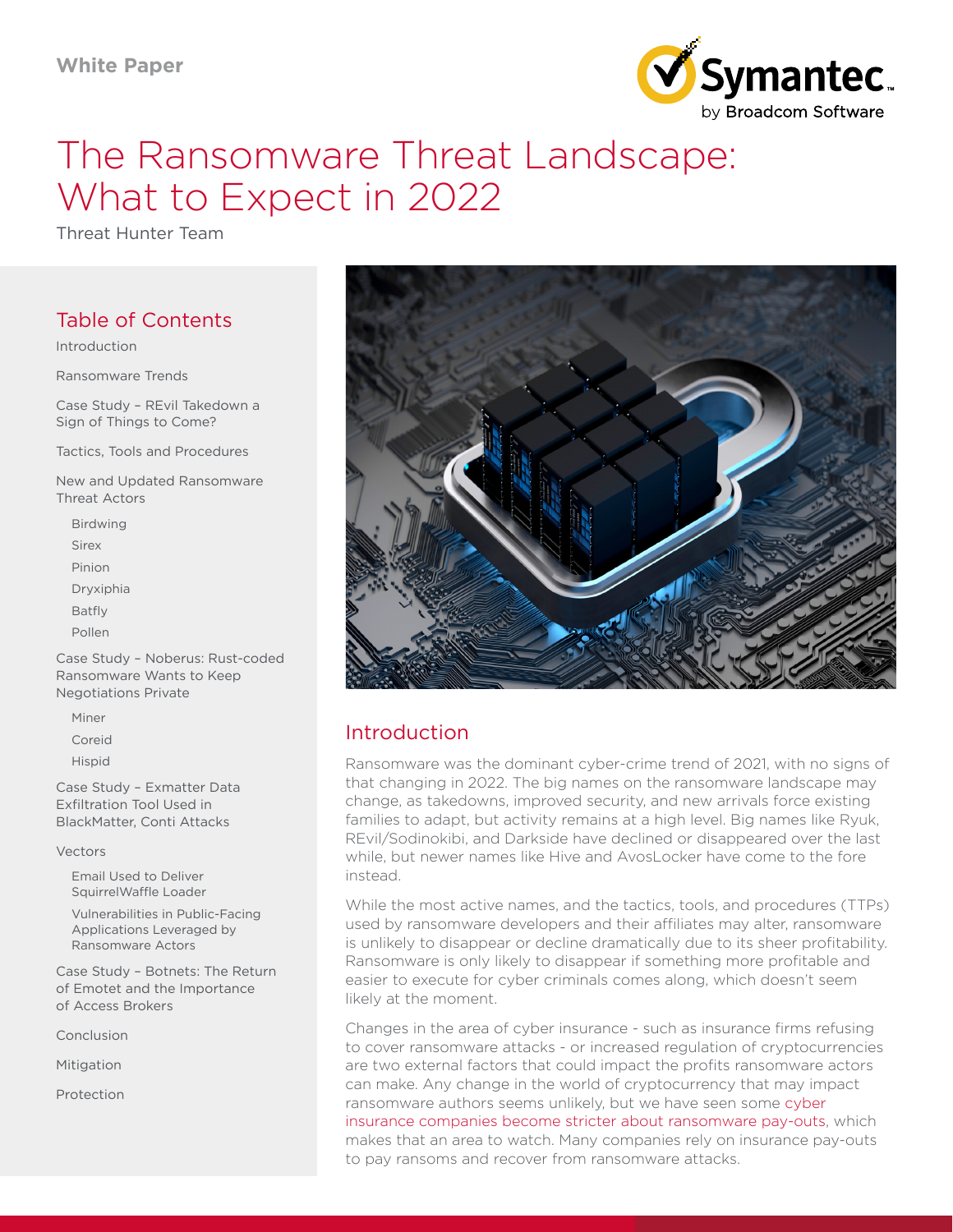<span id="page-1-0"></span>Some of the main findings in this paper include:

- Targeted ransomware attacks trended upwards in 2021, almost trebling between the first and final quarter of 2021.
- The list of TTPs used by ransomware actors continues to evolve. While hacktools and commodity malware are frequently leveraged by ransomware actors, dual-use tools and living-off-the-land tactics also continue to remain popular as ransomware actors endeavor to keep their activity undetected until they can deploy their ransomware payload.
- The main ransomware families on the scene constantly change, often due to the impact of takedowns, sanctions, or increased scrutiny from law enforcement. New actors like Pinion (Hive) and Sirex (AvosLocker) are now very active, while Miner (Conti) also remains a strong presence on the ransomware scene.
- The return of the Emotet botnet in late 2021 has the potential to have a major impact on the ransomware landscape in 2022.

## Ransomware Trends

The number of organizations being bit by targeted ransomware trended upwards in 2021, as can be seen in Figure 1.



Figure 1: Number of Targeted Ransomware Attacks, Jan to Dec 2021

We noted in last year's [Ransomware Threat Landscape whitepaper](https://symantec.drift.click/ransomware-threat-paper) that the number of targeted ransomware attacks jumped by 83% between January 2020 and June 2021. We can see that this growth continued in the second half of 2021, with more than 250 targeted ransomware attacks recorded in both October and November 2021. Between January 2021 and November 2021, the number of targeted ransomware attacks almost trebled from 85 to 254, increasing by just under 200%.

It is important to note too when looking at the figures around targeted ransomware, which can seem small, that confirmed attacks from known targeted ransomware families are probably only a representative sample of the overall number of attacks involving these threats. Many targeted ransomware attacks are blocked before the payload is deployed, meaning they may not be identified as ransomware. Also, most targeted ransomware operators recompile their ransomware for every new attack. This means that the variant of the ransomware used in an attack may be blocked by a generic or machine-learning-generated detection signature rather than a detection linked to that ransomware family.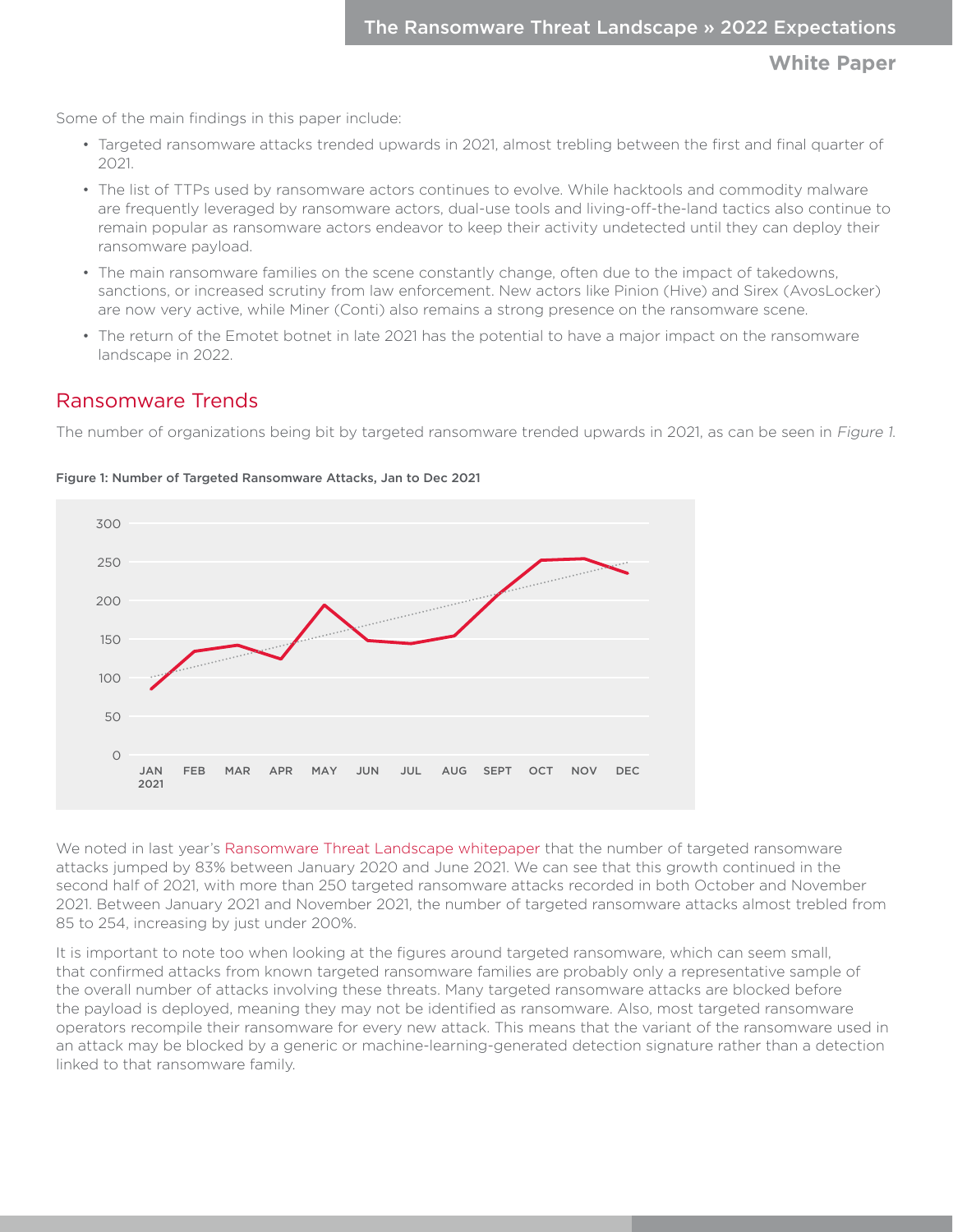While the number of targeted ransomware attacks has trended upwards over the last couple of years, the total number of ransomware attacks detected by Symantec, a division of Broadcom, has been in decline, as can be seen in Figure 2. This is likely a reflection of the decline in the popularity of mass-mailing spam ransomware campaigns, with the focus of most cyber criminals in this space now on targeted ransomware. It is by no means an indication that the danger posed by ransomware is declining in any way. With attackers increasingly focusing on targeted ransomware, the danger for large organizations has likely only increased.



Figure 2: All Ransomware Detections, Jan 2020 to Dec 2021

The difference between indiscriminate ransomware attacks and targeted ransomware attacks can be seen when we look at the overall number of ransomware detections by country (Figure 3), compared to the number of targeted ransomware detections by country (Figure 4).

While the U.S. is the most targeted country in both cases, the overall number, which tends to be dominated by indiscriminate, mass-spamming ransomware attacks, lists countries such as the Democratic Republic of Congo (DRC), Ethiopia, and other countries that do not appear in the targeted ransomware list.



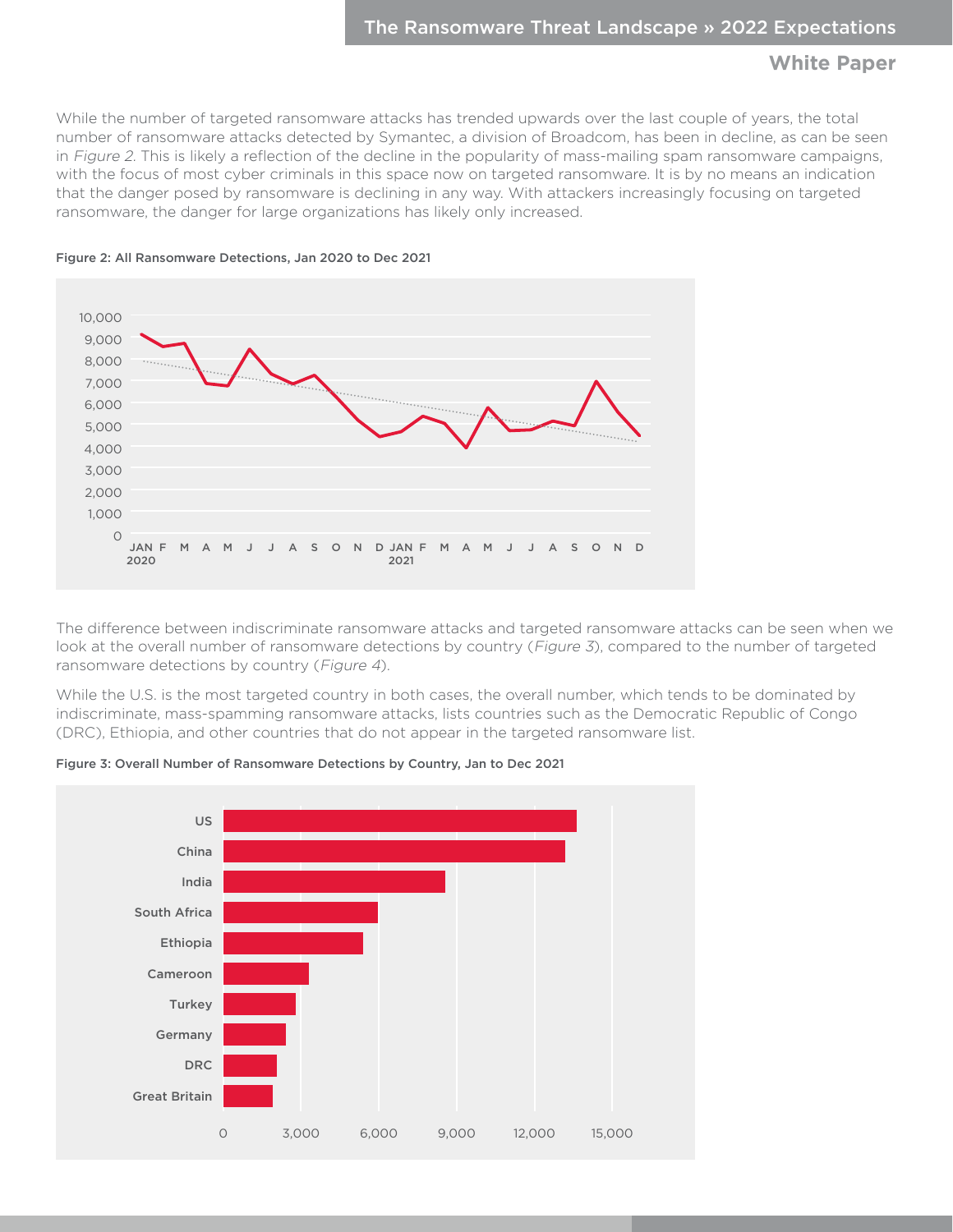The targeted ransomware list is more dominated by richer countries, including the UK, France, and Italy. Once again, the U.S. is at the top of the list, with it seeing more than 10 times as many targeted ransomware attacks as the next nation on the list (the UK). This is unsurprising considering the U.S. is a rich nation with a large business sector, and many targeted ransomware gangs have claimed to exclusively target U.S.-based companies.





The presence of a small country like Barbados in the top 10 in Figure 4 might raise eyebrows, but this is a count of computers on which a targeted ransomware family was detected, rather than a count of organizations. Many victims of targeted ransomware have operations in more than one country.

While overall activity and impacted countries are valuable information, what many people want to know is the most active ransomware families they need to be aware of now. The ransomware landscape is ever evolving, and ransomware families that were once dominant have become inactive – sometimes due to takedowns and at other times because operators have decided to "retire" a particular family – while new ransomware families have come to prominence.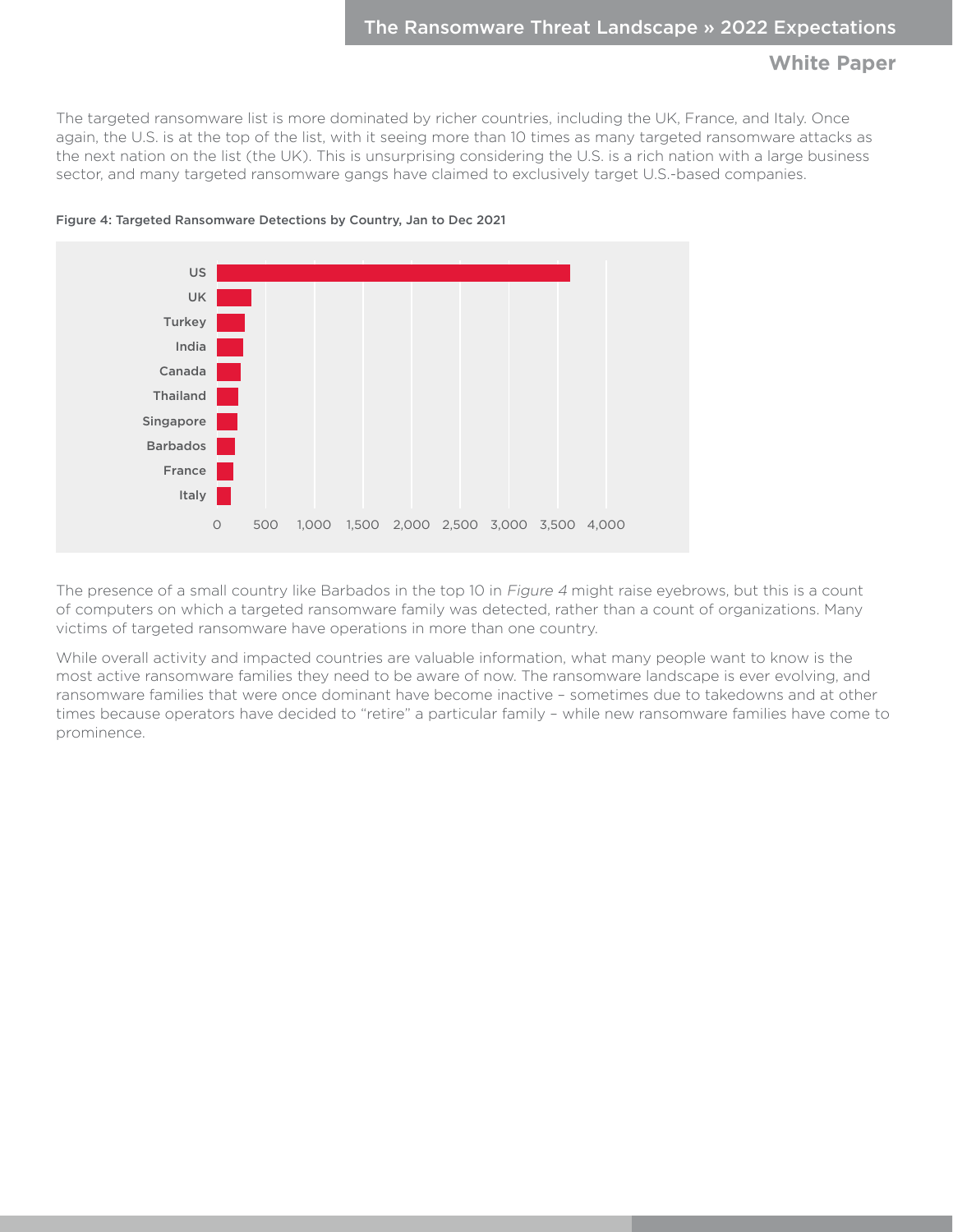

Figure 5: Targeted Ransomware Attacks by Family, Jan to Dec 2021

|                                  | <b>Total Detections</b>    | 150<br>100 |                        |             |            |            |              |            |     |              |                              |     |                                  |                    |  |
|----------------------------------|----------------------------|------------|------------------------|-------------|------------|------------|--------------|------------|-----|--------------|------------------------------|-----|----------------------------------|--------------------|--|
|                                  |                            | 50         |                        |             |            |            |              |            |     |              |                              |     |                                  |                    |  |
|                                  |                            | $\circ$    | $\mathsf{JAN}$<br>2021 | FEB         | <b>MAR</b> | <b>APR</b> | MAY          | <b>JUN</b> | JUL | AUG          | SEP                          | OCT | <b>NOV</b>                       | DEC                |  |
|                                  | JAN<br>2021                |            |                        | Dec<br>2021 |            |            |              |            |     |              |                              |     |                                  |                    |  |
| 50<br>40<br>30<br>20<br>10<br>0  | Avaddon                    |            |                        |             | Avoslocker |            | <b>Babuk</b> | In.        |     |              | Blackkingdom<br>a Basa a Bas |     |                                  | <b>Blackmatter</b> |  |
| 50<br>40<br>30<br>20<br>10<br>0  | Clop<br>I II I I I I I I I |            | Conti                  |             |            |            | Dearcry      |            |     | Diavol       |                              |     | Exx                              |                    |  |
| 50<br>40<br>30<br>20<br>20<br>00 | Hive                       |            |                        | Karma       |            |            | Lockbit      |            |     | Lockfile     |                              |     | Macaw                            |                    |  |
| 50<br>40<br>30<br>20<br>20<br>0  | Matrix<br>шL,              |            |                        |             | Mespinoza  | П          | Netwalker    |            |     | Ragnarlocker |                              |     | Robinhood<br>- 1 - - 1 - - - - 1 | T F                |  |
| 50<br>40<br>30<br>20<br>10<br>0  | Ryuk                       |            |                        | alla)       | Sodinokibi | lm         | Thieflock    |            |     | Wastedlocker | alastetetete                 |     | Yanluowang                       | П                  |  |
| 50<br>40<br>30<br>20<br>20<br>0  | Zeppelin                   |            | 80 x x x x             |             |            |            |              |            |     |              |                              |     |                                  |                    |  |

While some families, such as Conti and LockBit, were active for much of 2021, many of the now-most-dominant ransomware families only appeared in the final half or even the final quarter of 2021. Mespinoza, AvosLocker, Hive, and Zeppelin are all ransomware families that are very active and highly dangerous at the moment, with all of these families seeing an uptick in activity in the second half of 2021, underlining the fast-changing nature of the ransomware landscape.

More information about these active threats can be found in the [Ransomware Threat Actors](#page-8-1) section of this whitepaper.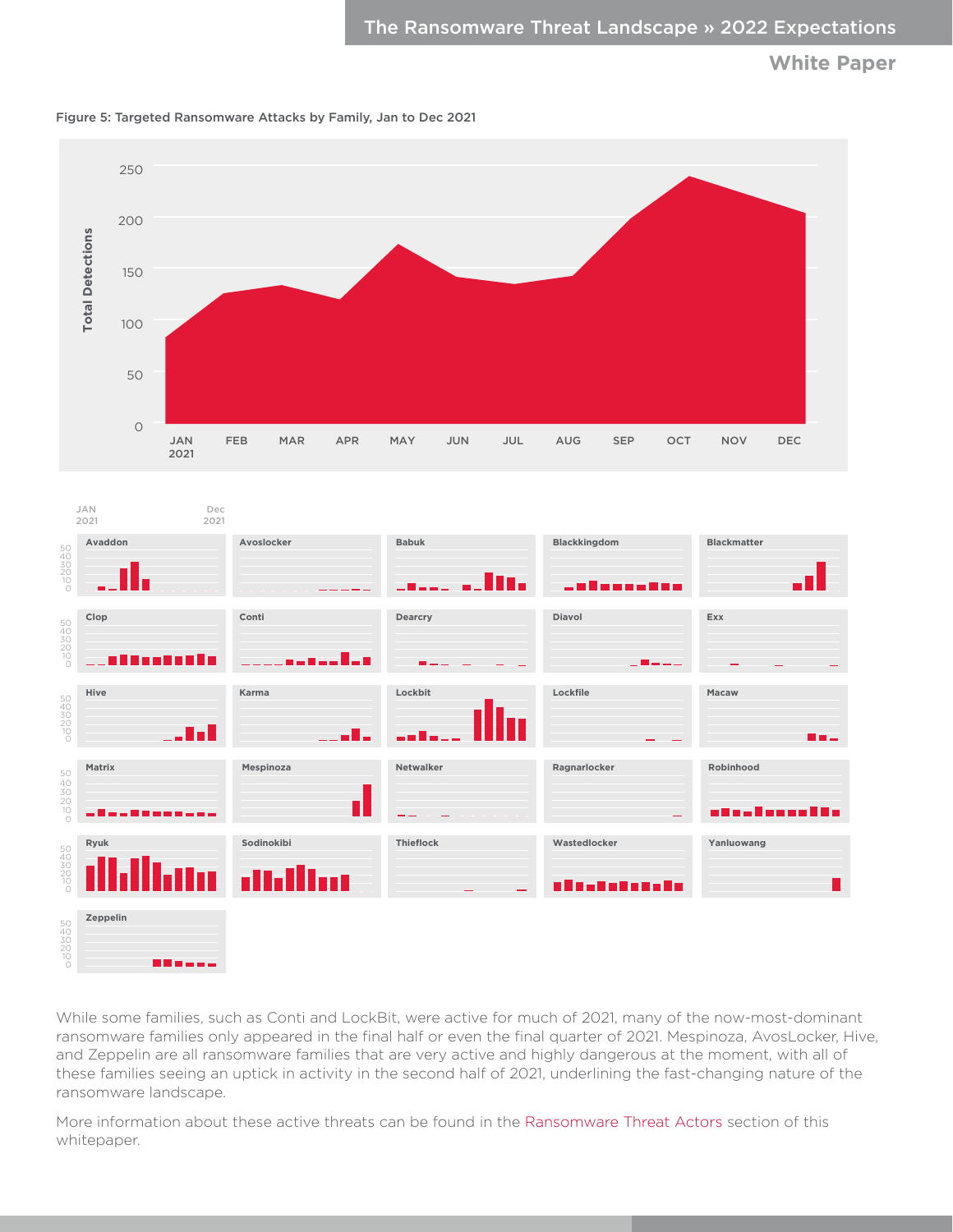Again, it should be stressed that these statistics should be treated as a representative sample of attacks blocked by Symantec products. The majority of attacks are likely to be blocked at the pre-ransomware deployment stage or before they can be associated with any particular family of ransomware.

# Case Study

# REvil Takedown a Sign of Things to Come?

<span id="page-5-0"></span>Case Study – REvil Takedown a Sign of Things to Come?

Infamous ransomware gang REvil/Sodinokibi (aka Leafroller) was forced offline in October 2021 when control of its infrastructure was seized in a multi-country operation. REvil had initially gone offline in July 2021, when its main spokesperson "Unknown" also appeared to disappear from the internet, but the ransomware came back online in September.

The July shutdown of REvil occurred shortly after the high-profile [REvil ransomware attack](https://symantec-enterprise-blogs.security.com/blogs/threat-intelligence/kaseya-ransomware-supply-chain)  [that hit IT management software company](https://symantec-enterprise-blogs.security.com/blogs/threat-intelligence/kaseya-ransomware-supply-chain)  [Kaseya.](https://symantec-enterprise-blogs.security.com/blogs/threat-intelligence/kaseya-ransomware-supply-chain) However, while that disappearance was temporary, signs are that this October takedown may have a more lasting impact. [Media reports](https://www.reuters.com/technology/exclusive-governments-turn-tables-ransomware-gang-revil-by-pushing-it-offline-2021-10-21/) said that the U.S. Federal Bureau of Investigation (FBI), U.S. Cyber Command, the Secret Service, and a number of international governments were responsible for the coordinated action against REvil in October.

This action was followed in January 2022 by announcements from Russia that [14 alleged](https://www.theregister.com/2022/01/14/russia_revil_ransomware_gang_charged/)  [members of the REvil ransomware gang had](https://www.theregister.com/2022/01/14/russia_revil_ransomware_gang_charged/)  [been arrested by authorities in that country](https://www.theregister.com/2022/01/14/russia_revil_ransomware_gang_charged/), in what was a highly unusual move by Russian law enforcement. Russian law enforcement said they made the arrests after they received information about the ransomware gang from authorities in the U.S. The White House said that among those arrested in those raids was the [person](https://www.zdnet.com/article/moscow-court-charges-8-revil-ransomware-hackers/)  [responsible for the Colonial Pipeline ransomware](https://www.zdnet.com/article/moscow-court-charges-8-revil-ransomware-hackers/)  [attack](https://www.zdnet.com/article/moscow-court-charges-8-revil-ransomware-hackers/) that occurred in May 2021. While that attack was linked to the Darkside ransomware, the developers of Darkside – Coreid – are believed to have been associates of the REvil gang.

High-profile ransomware attacks in 2021, such as those targeted at Colonial Pipeline, Kaseya, and also U.S. food production giant JBS Foods, appear to have made governments much more willing to take a strong stance against the cybercriminal gangs that are involved in ransomware attacks.

Also in 2021, we saw the [takedown of the](https://www.bleepingcomputer.com/news/security/emotet-botnet-disrupted-after-global-takedown-operation/)  [Emotet botnet in January,](https://www.bleepingcomputer.com/news/security/emotet-botnet-disrupted-after-global-takedown-operation/) though it may now have returned, and the [Netwalker ransomware](https://krebsonsecurity.com/2021/01/arrest-seizures-tied-to-netwalker-ransomware/)  [infrastructure was also seized and arrests made in](https://krebsonsecurity.com/2021/01/arrest-seizures-tied-to-netwalker-ransomware/)  [that same month.](https://krebsonsecurity.com/2021/01/arrest-seizures-tied-to-netwalker-ransomware/)

# Tactics, Tools and Procedures

Most targeted ransomware attacks are a multi-stage process that see the attackers take many steps and deploy an array of TTPs before deploying the ransomware payload. An awareness of the TTPs commonly employed by ransomware attackers is key for organizations seeking to defend their networks from being infiltrated by ransomware attackers, as spotting this pre-ransomware activity can allow defenders to stop an attack before it detonates.

Attackers employ these TTPs for a variety of actions, including to infiltrate the victim's network, steal credentials, elevate privileges, move laterally across the network, and deploy their ransomware payloads.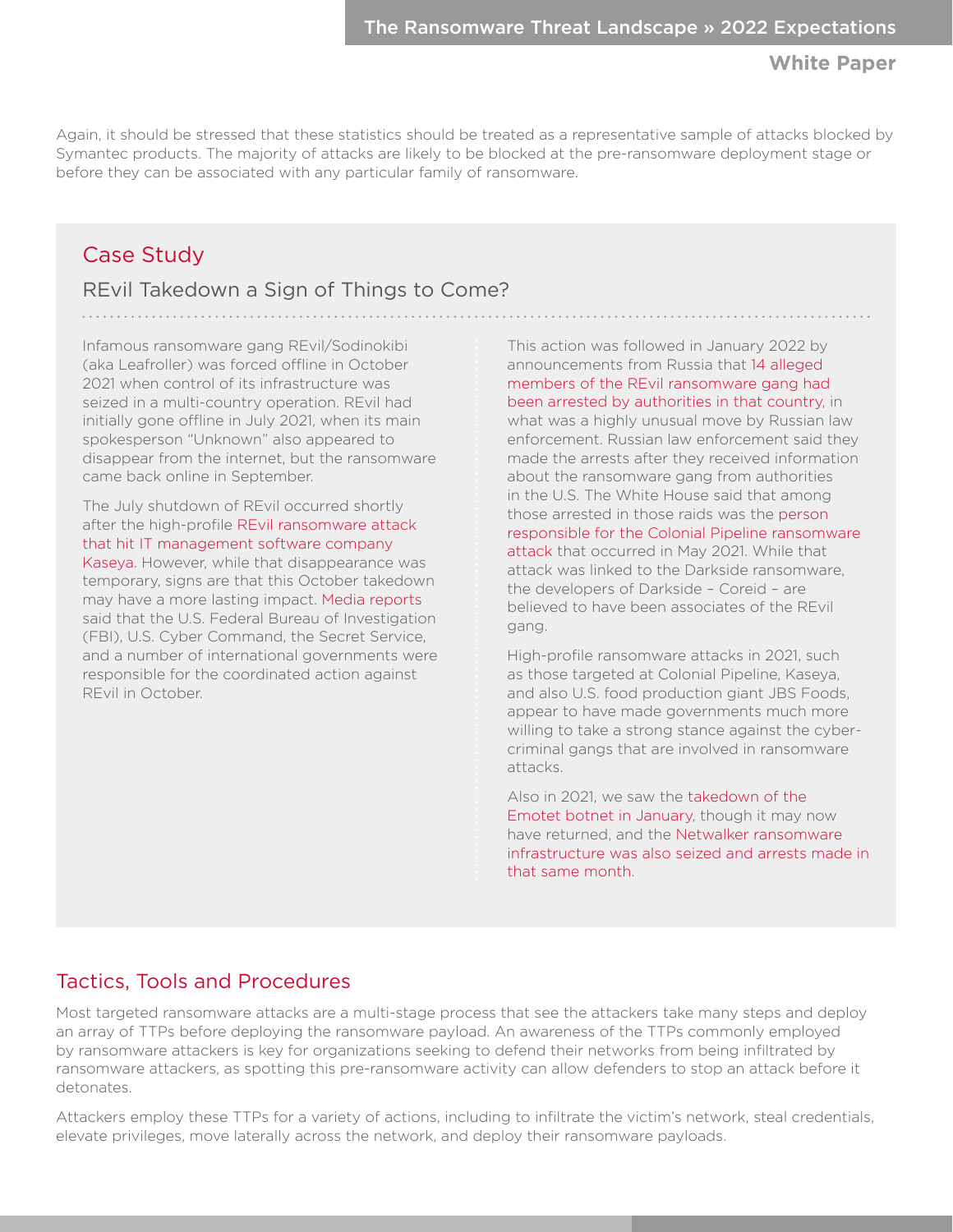The pre-ransomware tools we saw used most often in attacks during 2021 can be seen in Table 1. It is notable that a Windows operating system tool like PsExec was the tool seen in the most investigations (34%) between April and December 2021. While commodity malware like Cobalt Strike also features strongly in the list of tools used by ransomware attackers, the large number of living-off-the-land and dual-use tools leveraged points to the continuing popularity of living-off-the-land tactics among ransomware attackers as they endeavor to keep their activity on victim networks hidden until the ransomware payload is deployed. They do this by leveraging legitimate processes and tools that are less likely to trigger security software or look suspicious to users on the network.

#### Table 1: Most Frequently Seen Pre-ransomware Tools, April – December 2021

| Tool                   | <b>Percentage of Investigations</b> |  |  |  |  |  |
|------------------------|-------------------------------------|--|--|--|--|--|
| PsExec                 | 34%                                 |  |  |  |  |  |
| Cobalt Strike          | 18%                                 |  |  |  |  |  |
| Mimikatz               | 11%                                 |  |  |  |  |  |
| VssAdmin               | 10%                                 |  |  |  |  |  |
| NetScan                | 7%                                  |  |  |  |  |  |
| Bitsadmin              | 4%                                  |  |  |  |  |  |
| AdFind                 | 5%                                  |  |  |  |  |  |
| Nsudo                  | 5%                                  |  |  |  |  |  |
| PowerShell             | 5%                                  |  |  |  |  |  |
| <b>MSIExec</b>         | 4%                                  |  |  |  |  |  |
| WEIRDLOOP              | 3%                                  |  |  |  |  |  |
| IcedID                 | 3%                                  |  |  |  |  |  |
| Disable Defender       | 3%                                  |  |  |  |  |  |
| <b>WMI</b>             | 4%                                  |  |  |  |  |  |
| rclone                 | 3%                                  |  |  |  |  |  |
| NetworkShare           | 2%                                  |  |  |  |  |  |
| PAExec                 | 2%                                  |  |  |  |  |  |
| RaccoonStealer         | 2%                                  |  |  |  |  |  |
| PasswordRevealer       | 2%                                  |  |  |  |  |  |
| Netsh                  | 2%                                  |  |  |  |  |  |
| ProcDump               | 2%                                  |  |  |  |  |  |
| ScreenConnectInstaller | 2%                                  |  |  |  |  |  |
| SystemBC               | 2%                                  |  |  |  |  |  |
| Delete Shadow Copies   | 1%                                  |  |  |  |  |  |
| Qakbot                 | 1%                                  |  |  |  |  |  |

In the ransomware whitepaper we shared with customers in September 2021, we listed a number of the tools we saw leveraged in ransomware attacks. Almost all of those tools are still relevant now, but we have also seen some additional tools leveraged in more recent attacks. These include:

- **• VssAdmin**: Legitimate Windows process that can be used to manage or delete shadow copies on Windows machines.
- **• MSIExec**: Legitimate Windows installer that can be abused by attackers to load malicious payloads onto victim machines.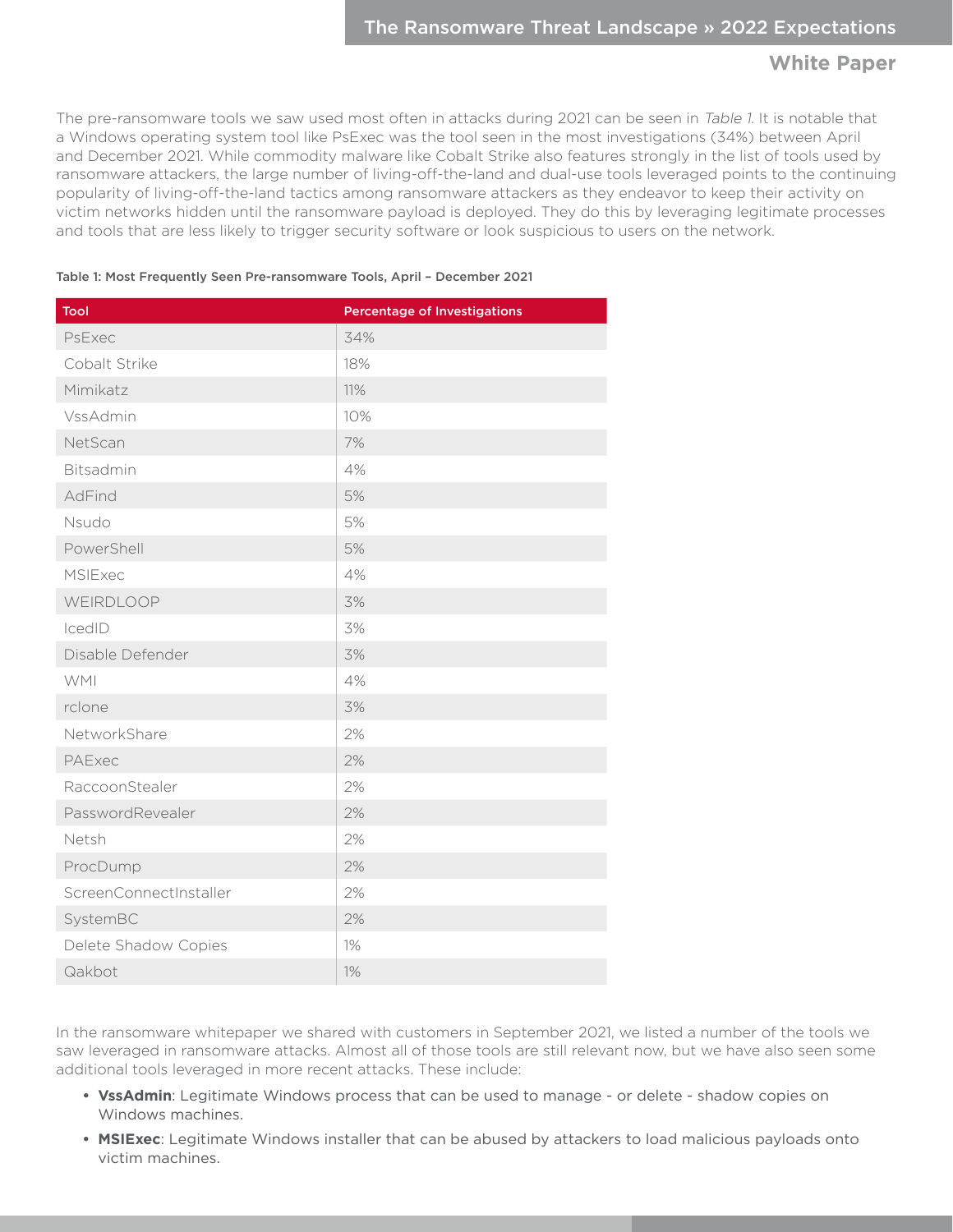- **• NetworkShare**: Command attackers can issue in order to spread their malicious payload to other machines on the same network.
- **• PAExec**: Allows users to launch Windows programs on remote Windows computers without needing to install software on the remote computer first. Like PsExec, it is primarily used by attackers to move laterally on victim networks.
- **• RaccoonStealer**: An information-stealer-for-hire that its operators rent to other cyber criminals for a fee. It can be used to steal a variety of information from infected machines, but is most likely used by ransomware attackers to steal credentials to allow for privilege escalation and lateral movement.
- **• PasswordRevealer**: Hacktool that shows the passwords hidden behind asterisks on machines it is installed on.
- **• Netsh**: Windows command-line utility that allows a user to configure and display the status of various network communications server roles and components. Has been used in LockBit and Mespinoza/Pysa attacks.
- **• ScreenConnectInstaller**: An installer for ScreenConnect (now known as ConnectWise), a legitimate remote access tool that has been frequently exploited by malicious actors to provide access to victim machines. Has recently been used in attacks leveraging the Yanluowang and Noberus (ALPHV/BlackCat) ransomware.

The tools which feature in our statistics and which also appeared in our September ransomware whitepaper are listed below.

- **• Cobalt Strike**: An off-the-shelf tool that can be used to execute commands, inject other processes, elevate current processes, or impersonate other processes, and upload and download files. It ostensibly has legitimate uses as a penetration testing tool but is invariably exploited by malicious actors.
- **• PsExec**: Microsoft Sysinternals tool for executing processes on other systems. The tool is primarily used by attackers to move laterally on victim networks.
- **• PowerShell**: Legitimate tool that can be used for a variety of malicious purposes, including executing commands directly from memory, and injecting malware into other legitimate processes. Because PowerShell has many legitimate uses it provides an ideal way for attackers to hide their malicious activity.
- **• NetScan**: SoftPerfect Network Scanner, a publicly available tool used for discovery of hostnames and network services.
- **• Mimikatz**: Freely available tool capable of changing privileges, exporting security certificates, and recovering Windows passwords in plaintext depending on the configuration.
- **• AdFind**: A free tool that can be used to query Active Directory.
- **• Weirdloop**: Cobalt Strike HTTPS Stager loader used in some attacks involving Ryuk during 2021.
- **• IcedID**: Botnet malware that was originally developed as a financial Trojan but is now frequently used in collaboration with ransomware attackers.
- **• SystemBC**: Commodity malware that can open a backdoor on the infected computer and use the SOCKS5 proxy protocol to communicate with a command-and-control (C&C) server.
- **• ProcDump**: Microsoft Sysinternals tool for monitoring an application for CPU spikes and generating crash dumps, but which can also be used as a general process dump utility.
- **• Nsudo**: Open-source system management tool that can be abused to elevate privileges.
- **• Windows Management Instrumentation (WMI) (wmic.exe)**: Microsoft command-line tool that can be used to execute commands on remote computers.
- **• Rclone**: An open-source command-line utility that can legitimately be used to manage content in the cloud, but has been seen being abused by ransomware actors to exfiltrate data from victim machines.
- **• Qakbot**: Botnet malware that was originally developed as a financial Trojan.
- **• BITSAdmin**: A Microsoft command-line tool that can be used to create, download, or upload jobs and monitor their progress.

Knowing the TTPs used by ransomware attackers allows defenders to better understand how their organizations could be compromised and can provide some guidance on prioritization of defensive measures.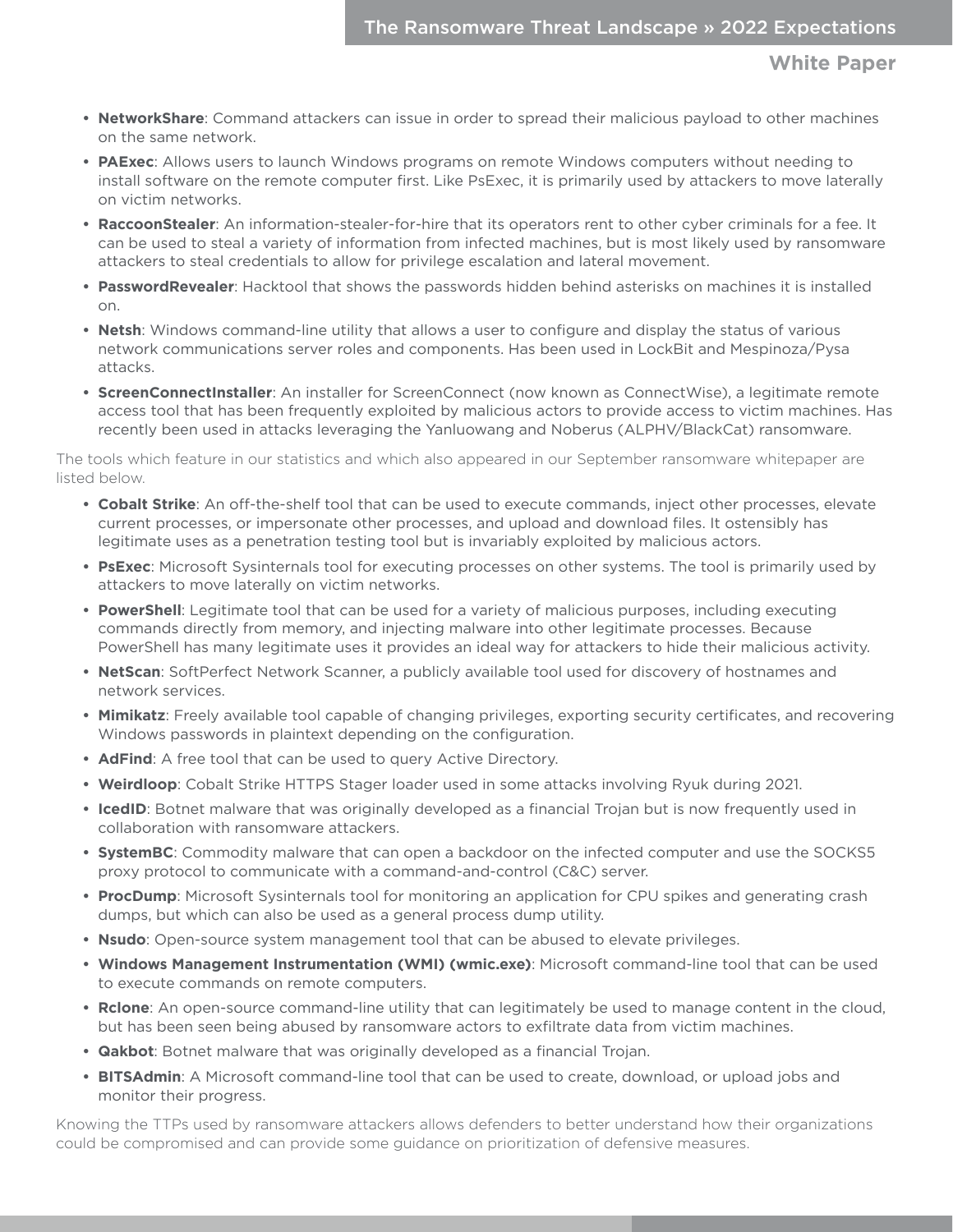# <span id="page-8-1"></span><span id="page-8-0"></span>New and Updated Ransomware Threat Actors

Many of the main ransomware threat families were detailed in our [September 2021 ransomware whitepaper](https://symantec.drift.click/ransomware-threat-paper). However, the nature of the ever-changing cyber-crime landscape, and in particular the ransomware landscape, means that several new ransomware families have become prominent since then. Some of the currently most active ransomware families are detailed in this section.

## New Actor Profiles:

### Birdwing

Aliases: Pysa, Mespinoza Ransomware families: Pysa Active since: 2018

Birdwing develops the Mespinoza/Pysa ransomware, which has been used in attacks on victims in a large number of sectors and countries, though most of its victims have been in the U.S. It is not entirely clear [if Birdwing deploys](https://www.cybereason.com/blog/threat-analysis-report-inside-the-destructive-pysa-ransomware)  [the ransomware itself](https://www.cybereason.com/blog/threat-analysis-report-inside-the-destructive-pysa-ransomware), or if it operates a ransomware-as-a-service (RaaS) model, where affiliates deploy the ransomware on its behalf for a cut of the profits.

Active since at least October 2018, Birdwing's activity has ramped up in recent times, with the [FBI issuing an alert](https://www.cisa.gov/stopransomware/fbi-flash-increase-pysa-ransomware-targeting-education-institutions)  [about the group in March 2021.](https://www.cisa.gov/stopransomware/fbi-flash-increase-pysa-ransomware-targeting-education-institutions) Birdwing ransom notes contain the phrase "Protect Your System Amigo", which may be what Pysa stands for.

Birdwing typically gains unauthorized access to victim networks by compromising Remote Desktop Protocol (RDP) credentials and/or through phishing emails. The group carries out reconnaissance on compromised systems, likely to determine whether there is enough valuable data to justify launching a full-scale attack, and it searches for keywords such as "clandestine", "fraud", "ssn", and more, likely to find sensitive files that would have an impact if leaked. The cyber actors use Advanced Port Scanner and Advanced IP Scanner to conduct network reconnaissance, and proceed to install open-source tools, such as PowerShell Empire, Koadic, and Mimikatz. Other open-source tools like PsExec, PowerShell, and netsh have been seen being deployed in Birdwing attacks as well. Security products, including Windows Defender, are also generally deactivated before the ransomware is deployed, and shadow copies are deleted from victim systems so that data cannot be restored from them.

[Palo Alto said](https://unit42.paloaltonetworks.com/gasket-and-magicsocks-tools-install-mespinoza-ransomware/) that in a Birdwing attack it observed a new backdoor it dubbed Gasket being downloaded to maintain access to the network. Gasket also referenced a capability called "MagicSocks" that uses the open-source Chisel project to create tunnels for continued remote access to a network. The attackers created a standalone version of the MagicSocks tool that they used in addition to Gasket to tunnel traffic. Symantec researchers also observed a malicious script named p.ps1 being deployed by attackers via PsExec approximately 24-hours before ransomware was deployed on victim machines during a Birdwing attack. Birdwing uses various methods to exfiltrate files from victim networks. The FBI reported it had been seen using the free open-source tool WinSCP, while both Symantec and Palo Alto researchers observed Birdwing attackers use IP-based URLs containing the same URI pattern to exfiltrate victim data, e.g. URIs /upload-wekkmferokmsdderiuheoirhuiewiwnijnfrer? token=<base64 token value>&id=<unique number for organization>&fullPath=<path on disk of file exfiltrated>. In some Birdwing attacks, stolen data has been uploaded to the Mega.nz file-sharing site.

Once the data is exfiltrated, the data on infected networks is encrypted by the ransomware. In several instances Birdwing has downloaded its payload with the file name svchost.exe, most likely in an effort to disguise the ransomware as the generic Windows host process by giving it the same name. When the ransomware is executed, a detailed ransom message is generated and displayed on the victim's login or lock screen.

Symantec researchers observed a Pysa ransomware attack in late October 2021 when the attackers spent just three or four days on the network before deploying the ransomware payload, which is a relatively short dwell time for ransomware attackers.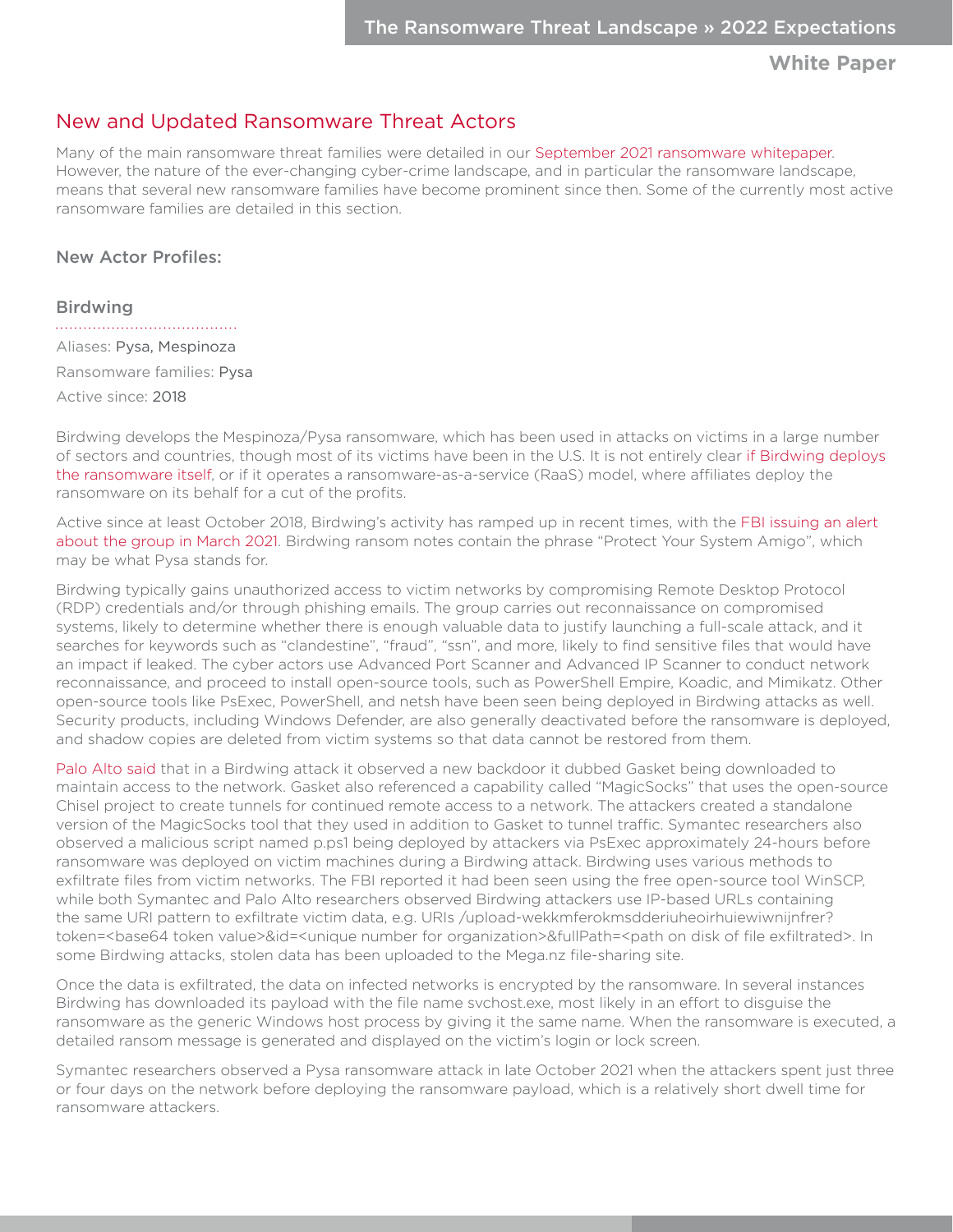<span id="page-9-0"></span>**Sirex** 

Aliases: AvosLocker

Ransomware families: AvosLocker

Active since: 2021

Sirex first appeared in June 2021. It is a ransomware operator that uses affiliates to carry out attacks using its AvosLocker ransomware for a cut of the profits. It offers not only the malware, but also help in managing the communication with the victim, and hosting of the data stolen during the operation.

AvosLocker is generally spread via spam email campaigns or malvertising, however, as Sirex operates as an RaaS and the ransomware is distributed by affiliates, the TTPs used to carry out AvosLocker ransomware attacks may vary. Attackers using AvosLocker have also been seen exploiting known vulnerabilities in Microsoft Exchange Server to gain initial access to victim networks. Once the ransomware executes, the ransom note GET\_YOUR\_FILES\_ BACK.txt is created. The ransomware then encrypts the user's files and appends the .avos extension to them. The link given in the ransom note guides victims to a Tor website that requests the ID that was also in the note. If not paid, the ransom increases after a certain time, and the group also threatens to reveal publicly that the victim organization has been hacked.

If a file is currently being accessed by another process when the payload detonates, the ransomware ends the process and proceeds with the content encryption. The ransomware reads the file's content, encrypts it, and writes the content in the encrypted file with a unique signature. This signature is used to identify whether the file is encrypted or not. It also encrypts the network share drive.

[Analysis by Malwarebytes](https://blog.malwarebytes.com/threat-analysis/2021/07/avoslocker-enters-the-ransomware-scene-asks-for-partners/) concluded that AvosLocker was an unremarkable family of ransomware, which did "not distinguish itself much from other ransomware (apart from being unusually noisy)." However, there are no weaknesses in its encryption, so it is impossible to recover encrypted data without the decryption key.

In September 2021, Sirex updated its website to create a system [to allow it to auction off the data of hacked](https://therecord.media/avoslocker-ransomware-gang-to-auction-the-data-of-victims-who-dont-pay/)  [companies](https://therecord.media/avoslocker-ransomware-gang-to-auction-the-data-of-victims-who-dont-pay/) that refuse to pay ransom demands, rather than just dumping it online for free.

### Pinion

. . . . . . . . . . . . . . . . . . . Aliases: Hive Ransomware families: Hive Active since: 2021

Pinion is notable for not seeming to exclude any sectors from its attacks, as many ransomware operators often claim to do, with it known to have attacked multiple victims in the healthcare sector, for example. These attacks do not seem to be mistakes because the ransomware is human-operated and designed to take input from the command-line, indicating the attackers are both aware of the environment they are in and tailoring their attacks for maximum impact.

In [an attack on non-profit U.S. healthcare provider Memorial Health Systems \(MHS\) in August 2021](https://www.bleepingcomputer.com/news/security/hive-ransomware-attacks-memorial-health-system-steals-patient-data/), attackers using the Hive ransomware claimed to have stolen data belonging to as many as 200,000 patients. The attack also led to the cancellation of surgeries and the curtailment of healthcare operations. Unlike in similar ransomware attacks where the ransomware actors have provided a decryption key free of charge after hitting a healthcare provider, Pinion didn't do this, with MHS reportedly paying a ransom of close to \$2 million.

Pinion operates as an RaaS, with affiliates carrying out attacks using the Hive ransomware for a cut of the profits. Hive is used in double-extortion ransomware attacks, where victim information is stolen as well as their files being encrypted.

Pinion and the affiliates leveraging its ransomware use multiple mechanisms to compromise business networks, including phishing emails with malicious attachments to gain access and RDP to move laterally once on the network. Attackers using Hive have also been seen leveraging Cobalt Strike and the legitimate ConnectWise tool for persistence on infected networks.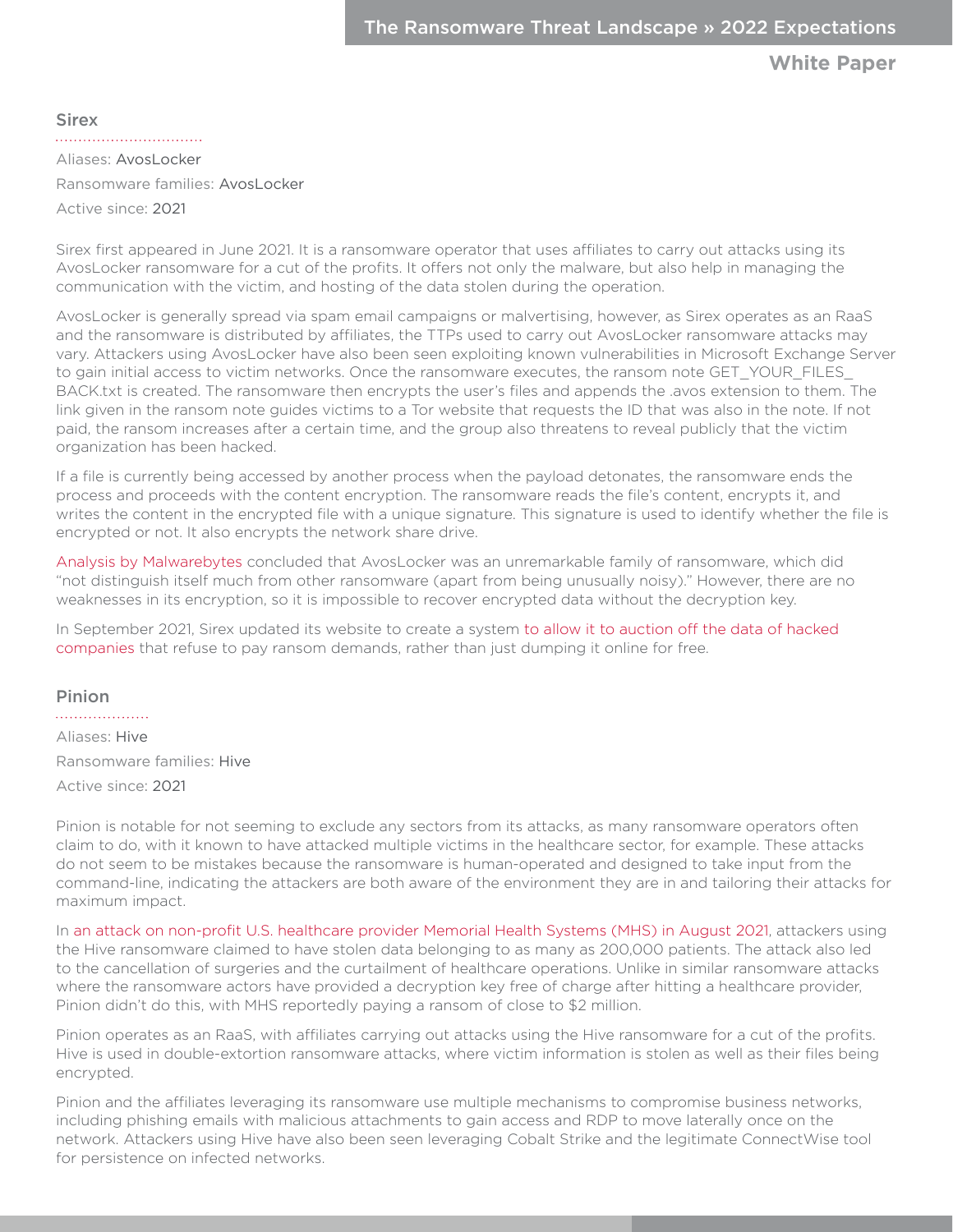<span id="page-10-0"></span>The ransomware seeks processes related to backups, anti-virus/anti-spyware, and file copying, and terminates them to facilitate file encryption. It adds the .hive extension to encrypted files and then drops a hive.bat script into the directory, which enforces an execution timeout delay of one second in order to perform a clean-up after the encryption is finished by deleting the Hive executable and the hive.bat script. A second file, shadow.bat, is dropped into the directory to delete shadow copies, including disc backup copies or snapshots, and then delete the shadow. bat file. During the encryption process, encrypted files are renamed with the double final extension of \*.key.hive or \*.key.\*. The ransom note, HOW\_TO\_DECRYPT.txt, is dropped into each affected directory and states that if the \*key.\* file is modified, renamed, or deleted, the encrypted files will no longer be able to be recovered.

The ransom note contains a "sales department" link, accessible through a Tor browser, that allows victims to contact the actors through a live chat. Some victims also reported receiving phone calls from Hive actors requesting payment for their files, [according to the FBI](https://www.documentcloud.org/documents/21049431-fbi-flash-hive-ransomware-iocs). The note also informs victims that their data will be published on a data leaks website if they do not pay the ransom.

There are also Hive variants capable of [encrypting Linux and FreeBSD systems.](https://www.bleepingcomputer.com/news/security/hive-ransomware-now-encrypts-linux-and-freebsd-systems/)

### Dryxiphia

Aliases: Yanluowang Ransomware families: Yanluowang Active since: 2021

Dryxiphia, which was discovered by Symantec researchers, [was first observed attempting to carry out a](https://symantec-enterprise-blogs.security.com/blogs/threat-intelligence/yanluowang-targeted-ransomware)  [ransomware attack using the Yanluowang ransomware in September 2021](https://symantec-enterprise-blogs.security.com/blogs/threat-intelligence/yanluowang-targeted-ransomware). The attack targeted a large enterprise organization and was spotted after researchers noted suspicious use of AdFind, a legitimate command-line Active Directory query tool that is regularly abused by ransomware attackers. Days after the suspicious AdFind use was seen on victim machines the attackers attempted to deploy the Yanluowang ransomware.

Following our initial discovery of Yanluowang, Symantec researchers then found evidence that it [had also been](https://symantec-enterprise-blogs.security.com/blogs/threat-intelligence/yanluowang-ransomware-attacks-continue)  [used](https://symantec-enterprise-blogs.security.com/blogs/threat-intelligence/yanluowang-ransomware-attacks-continue) by a threat actor mounting targeted attacks against U.S. corporations since at least August 2021. The attacker used a number of TTPs that were previously linked to Canthroid (Thieflock) ransomware attacks, suggesting that they may have been a Thieflock affiliate who shifted allegiances to the new Yanluowang ransomware family.

Yanluowang appears to be quite a newly developed ransomware, and it is unclear at the moment whether it is being rented out for use by affiliates as part of an RaaS operation or if Dryxiphia is carrying out most attacks directly. The ransomware has primarily been deployed against organizations in the financial sector.

Also notable is that, in its ransomware note, Dryxiphia warns victims not to contact law enforcement or ransomware negotiation firms. If the attackers' rules are broken the ransomware operators say they will conduct distributed denial of service (DDoS) attacks against the victim, as well as make "calls to employees and business partners." The criminals also threaten to repeat the attack "in a few weeks" and delete the victim's data. This follows a recent trend we have seen of ransomware attackers making further threats if victims attempt to involve any third parties in ransomware negotiations.

### Batfly

#### 

#### Aliases: Nemty, Karma

Ransomware families: Karma, Nemty, JSWorm, Nefilim, Fusion, Milihpen, Gangbang

Active since: 2019

Batfly is responsible for the well-known Nemty and Karma ransomware strains, as well as being involved in the development of various other ransomware variants, including Nefilim, Gangbang, and Milihpen, since 2019. Batfly's first publicly observed activity was under the moniker JSWorm in April 2019. Nemty was first spotted in August 2019, and it went through numerous different versions. Both Nemty and Karma are named as those are the extensions they add to encrypted files.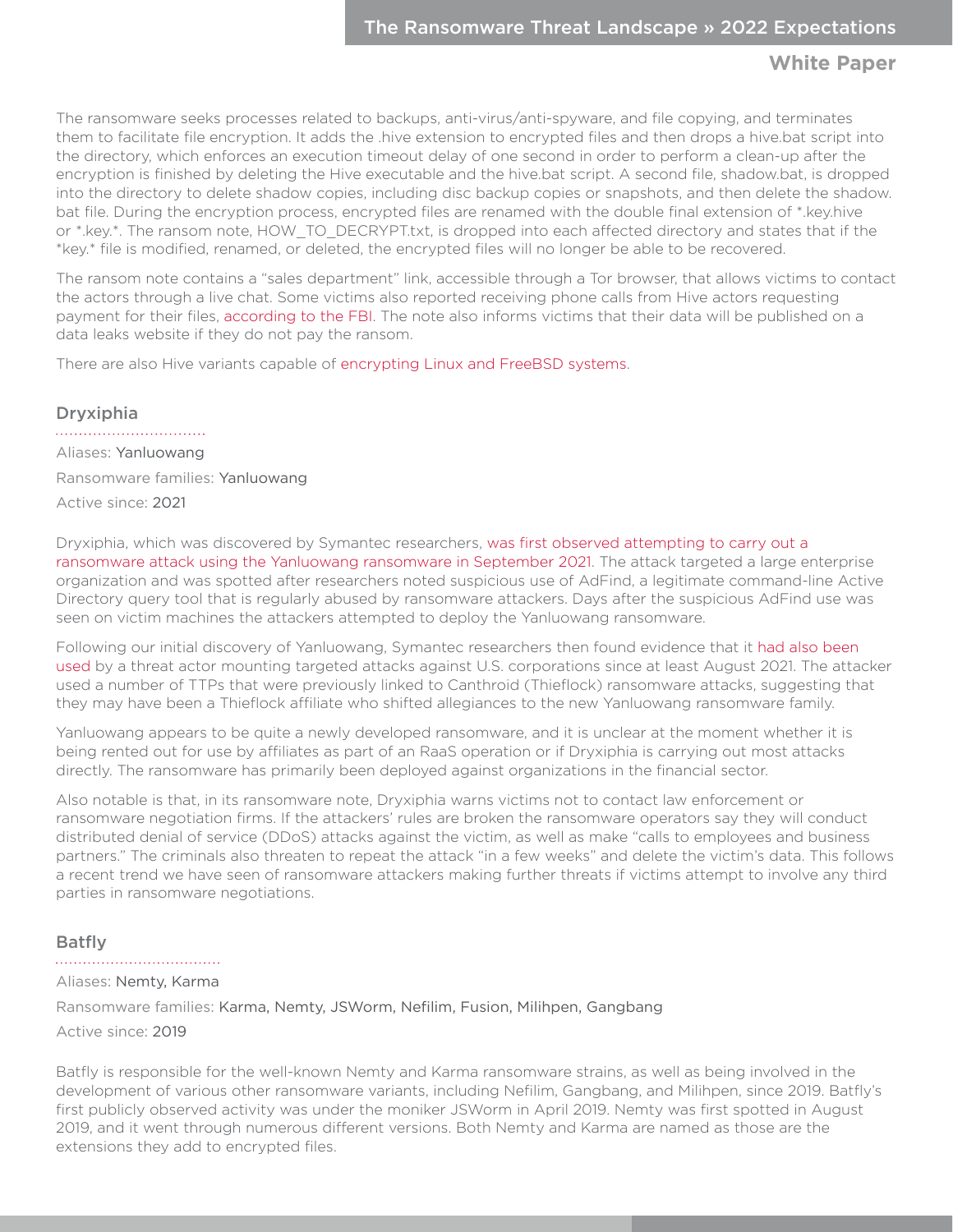<span id="page-11-0"></span>When Nemty first appeared it was available for purchase on cyber-crime forums and the ransoms demanded were modest by current standards, equating to approximately \$1,000. In the early days of Nemty's operations Batfly was very active about releasing new versions of it to fix bugs and make improvements. Some of these were necessitated due to the work done by security researchers and companies, while some were spurred on by critiques from the users of the underground cyber-crime forums where Batfly was initially selling access to Nemty.

Batfly was also one of the earlier ransomware developers to carry out double-extortion attacks, where the attackers steal data for extortion purposes as well as encrypting it, operating a data leaks website since August 2019. Nemty was distributed through email spam campaigns, exploit kits, and by brute-forcing RDP endpoints, as well as at one point being [distributed via the Trik botnet](https://symantec-enterprise-blogs.security.com/blogs/threat-intelligence/nemty-ransomware-trik-botnet).

In March/April 2020, Batfly rebranded its ransomware to Nefilim and announced it would be "going private". This meant it was no longer freely available to purchase on ransomware forums and that its developers would only work with trusted affiliates, which is typically how RaaS offerings operate now.

The Milihpen variant appeared in January 2021. Written in C++ it retained the main functionality, execution flow, crypto scheme and data leak site addresses of earlier variants, while Gangbang, which appeared in February 2021, was identical to Milihpen. Karma appeared in May 2021 and researchers concluded it was most likely from the same developers as Nemty due to code similarities between Karma, Gangbang, and Milihpen. The similarities included the exclusion of folders, file types, and the debug messages used. However, several changes had also been made, including Karma using Salsa20 encryption, while it also creates a new thread for the enumeration and the encryption, possibly to achieve a more reliable outcome. The size of the ransoms demanded by Karma is not known, but the ransomware seems to be primarily deployed against large organizations with revenues of more than \$1 billion.

Batfly's older 'Corporate Leaks' data leaks website went dormant around the same time that Karma and its data leaks website appeared, indicating that, for now anyway, Karma appears to be the main focus for Batfly.

## Pollen

Aliases: Zeppelin, VegaLocker Ransomware families: Zeppelin, Buran, VegaLocker Active since: 2019

Active since 2019, Pollen initially used the VegaLocker ransomware, which targeted Russian speakers and was spread via malvertising on an online Russian advertising network. At the time it was indiscriminate in its targeting, and over the course of 2019 multiple new versions of VegaLocker appeared - Jamper, Storm, Buran - with some offered for sale on underground forums.

However, a change in Pollen's approach occurred when it launched the Zeppelin ransomware in November 2019, with the ransomware being used to target carefully chosen organizations in the technology and healthcare sectors in the U.S. and Europe. Another feature of Zeppelin that marks it out from earlier versions of Pollen's ransomware is that it is designed to quit if it is running on machines in Russia or other Commonwealth of Independent States (CIS) countries.

Pollen sells Zeppelin on underground forums, allowing buyers of the malware to decide how they wish to use it rather than distributing it through the more typical, controlled RaaS programs we generally see ransomware developers operating now. Pollen is also notable for not operating a data leaks website, unlike most ransomware actors these days. Zeppelin is also notable for long periods of inactivity, with many believing it had been retired at the end of 2020 before Pollen returned to offer a new version of the ransomware for sale in mid-2021.

Cyber criminals using Zeppelin generally use common initial attack vectors like RDP, VPN vulnerabilities, and phishing, while it has also been seen being distributed via compromised websites or temporary C&C infrastructures that are active only during distribution. More recent Zeppelin variants also include a sleep function that lasts for 26 seconds in an attempt to bypass dynamic analysis engines and sandboxes.

Symantec researchers observed a Zeppelin ransomware attack in November 2021 that abused a local network share as a staging server for the ransomware payload and a malicious PowerShell script named w.ps1. Prior to the ransomware being deployed, a number of behaviors were observed, including: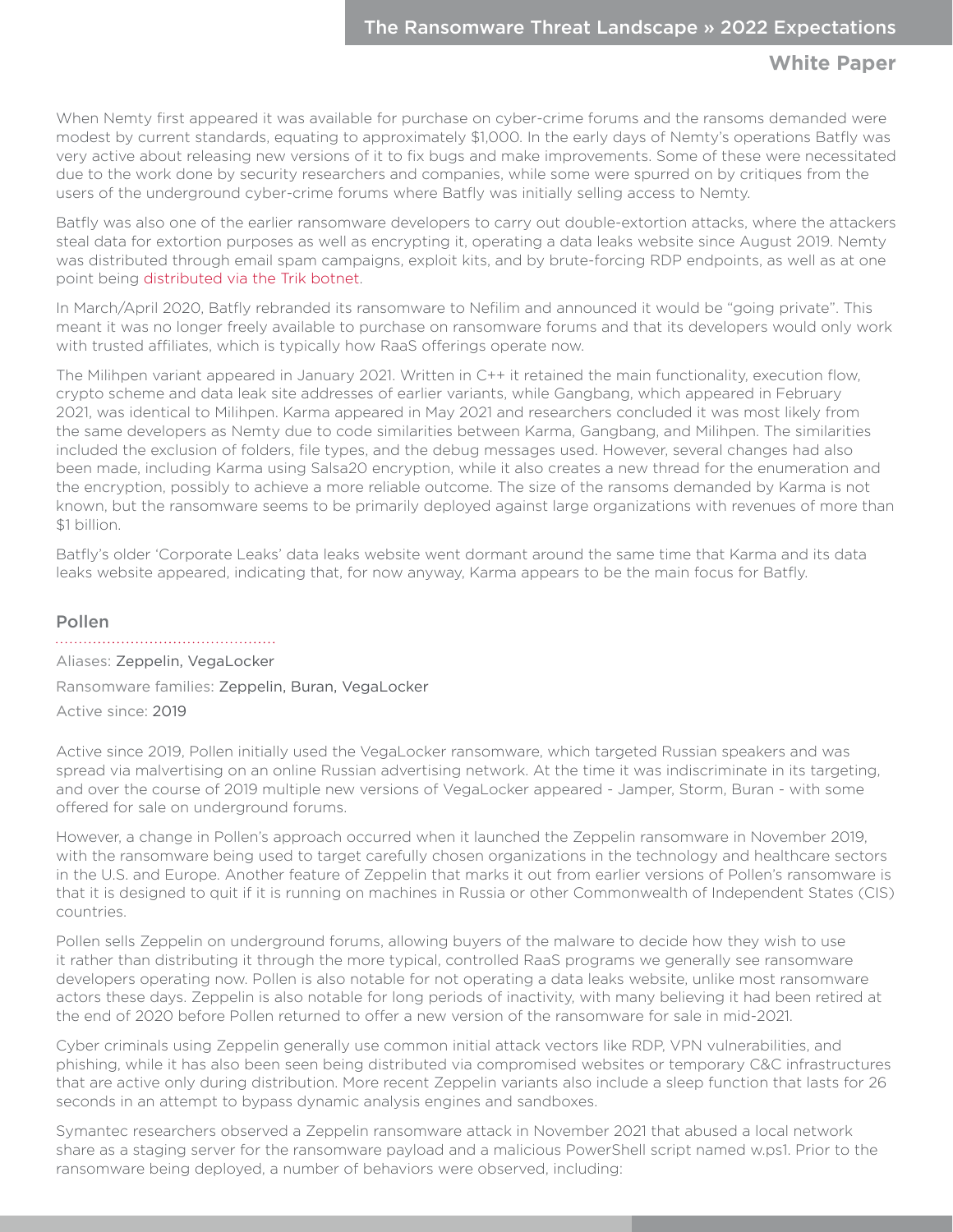- <span id="page-12-0"></span>• Credential dumping using comsvcs
- Disabling security services
- Deletion of volume shadow copies
- Inhibiting system recovery using BCDEdit
- Remote compiling and execution using CVTRES

PsExec was used to execute w.ps1 and copy the ransomware payload to all computers on the network. In this attack, encrypted files were given the file extension .v-society.9BF-C5F-9E3 and the ransom note stated that "VICE SOCIETY" was responsible.

Because Zeppelin can be relatively easily bought on underground forums it is likely to be distributed by a larger than normal number of cyber-crime actors, making it more challenging to develop a picture of a typical Zeppelin attack as the TTPs used are likely to vary greatly.

# Case Study

## Noberus: Rust-coded Ransomware Wants to Keep Negotiations Private

Noberus (aka ALPHV/BlackCat) [was first seen on](https://symantec-enterprise-blogs.security.com/blogs/threat-intelligence/noberus-blackcat-alphv-rust-ransomware)  [a victim organization on November 18, 2021,](https://symantec-enterprise-blogs.security.com/blogs/threat-intelligence/noberus-blackcat-alphv-rust-ransomware) with three variants of Noberus deployed over the course of the one attack. Noberus is interesting because it is coded in Rust, and this is the first time we have seen a professional ransomware strain that has been used in real-world attacks coded in this programming language.

Noberus carries out the now-typical doubleextortion ransomware attacks we are accustomed to seeing, and deploys commonly seen ransomware tools like PsExec and PowerShell in its attacks. It also appears to leverage the legitimate ConnectWise tool to deploy its payload. It also carries out various other commonly seen pre-ransomware actions, such as disabling Window Defender and deleting shadow copies.

One interesting thing that Noberus does is run commands to collect system information via WMIC, in order to collect Universally Unique Identifiers (UUIDs) from each machine. These are then used to generate the 'access token' that makes up part of the unique Tor address victims are instructed to visit. Victims need to have this unique address in order to enter into negotiations with the attackers. It is likely the attackers did this in order to stop their negotiations being infiltrated by others, such as security researchers or journalists.

Leaked negotiation transcripts largely arise from the fact that the preferred means of ransom negotiation is a chat site with a unique URL for each victim. While it makes it easy for victims to contact the attackers, it does mean that anyone with the URL can view the conversation and even post themselves. Ransom negotiation URLs are often contained within the ransomware payload and can be found if a sample is uploaded to services such as VirusTotal, which means that even if the victim doesn't want to publicize the negotiation, it may be accessible to third parties. The creation of these unique access keys during the attacks prevents this from happening.

Negotiations being leaked or infiltrated is something that appears to have aggravated ransomware attackers recently, with more than one ransomware group having threatened to halt negotiations if victims bring in a professional negotiator or if information about the attack is leaked to the media.

Conti (aka Miner) [said that it would immediately leak](https://therecord.media/conti-gang-threatens-to-dump-victim-data-if-ransom-negotiations-leak-to-reporters/)  [victim data if transcripts or screenshots of ransom](https://therecord.media/conti-gang-threatens-to-dump-victim-data-if-ransom-negotiations-leak-to-reporters/)  [negotiations were publicly shared.](https://therecord.media/conti-gang-threatens-to-dump-victim-data-if-ransom-negotiations-leak-to-reporters/) Meanwhile, [the](https://www.bleepingcomputer.com/news/security/ransomware-gang-threatens-to-wipe-decryption-key-if-negotiator-hired/)  [Grief ransomware said](https://www.bleepingcomputer.com/news/security/ransomware-gang-threatens-to-wipe-decryption-key-if-negotiator-hired/) it would delete decryption keys if victims hired a professional negotiator, while RagnarLocker said it would [leak victim data if law](https://www.bleepingcomputer.com/news/security/ransomware-gang-threatens-to-leak-data-if-victim-contacts-fbi-police/)  [enforcement was contacted.](https://www.bleepingcomputer.com/news/security/ransomware-gang-threatens-to-leak-data-if-victim-contacts-fbi-police/)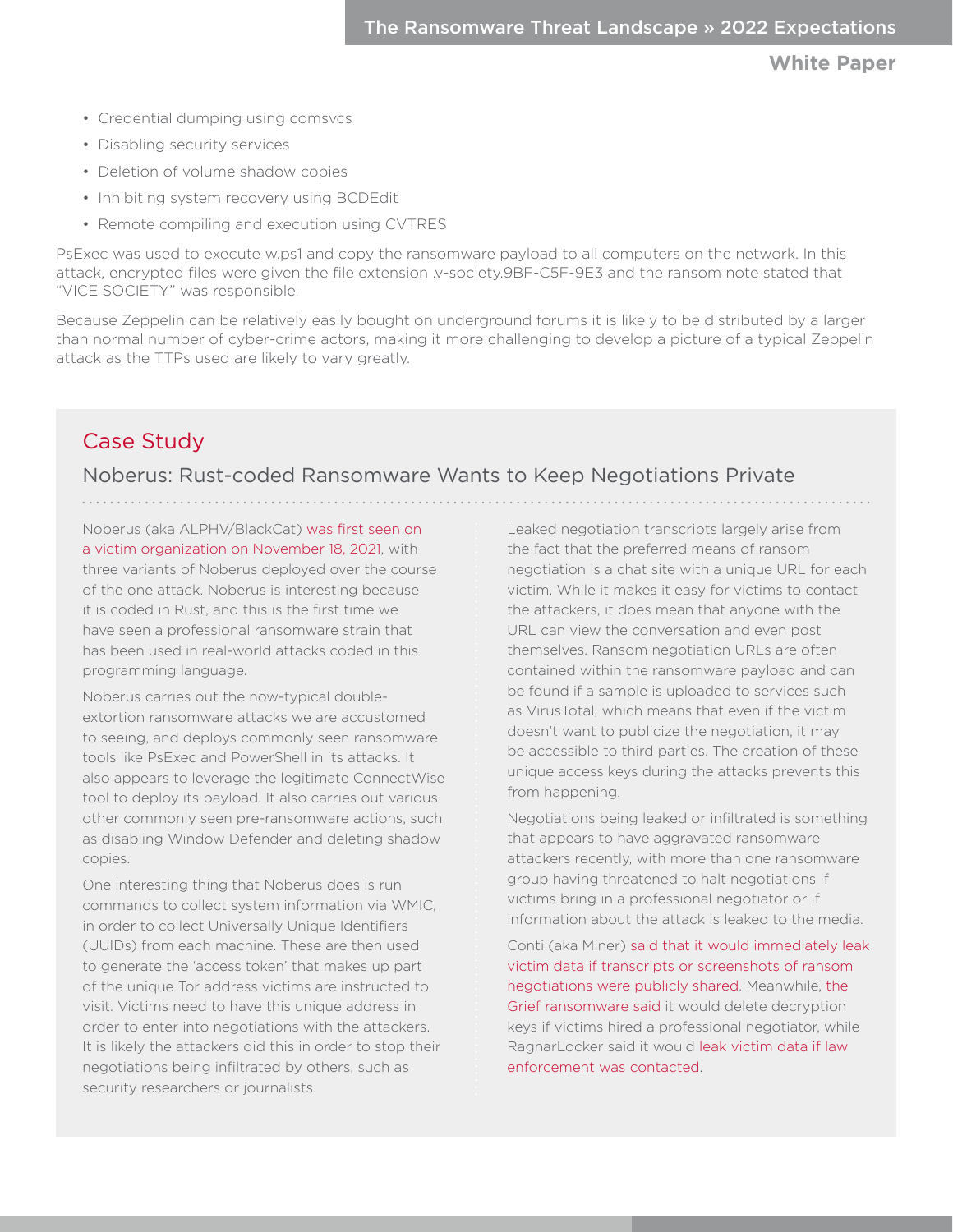<span id="page-13-0"></span>Miner

No sign of activity abating

Aliases: Wizard Spider

Ransomware families: Diavol, Conti, Ryuk, GoGaLocker (inactive), MegaCortex (inactive) Active since: 2014

One of the most active ransomware developers of recent years, Miner showed no signs of intending to slow down its activity as 2021 came to a close. Conti remains one of the most active targeted ransomware families, with the [Australian Cyber Security Center \(ACSC\)](https://www.bleepingcomputer.com/news/security/australian-govt-raises-alarm-over-conti-ransomware-attacks/) as recently as December 2021 issuing a warning about attacks using this ransomware. The ACSC said there were "multiple instances" of Australian organizations being impacted by Conti ransomware in November and December 2021.

Elsewhere, it has been reported that attackers associated with Conti were involved in the return of the Emotet botnet in the last quarter of 2021 ([See Case Study](#page-17-1)). However, it is not clear if this was Miner, or an affiliate user of Conti.

Meanwhile, in more recent months, Miner has been associated with a new ransomware called Diavol, which appears to be becoming increasingly active. Fortinet researchers [linked it to Miner in July](https://www.fortinet.com/blog/threat-research/diavol-new-ransomware-used-by-wizard-spider), when it said the ransomware was used in an attack during which Conti was also deployed on the same network. There are also some similarities between the two pieces of malware, as well as between the TTPs used. Diavol uses "nearly identical" command-line parameters to those of Conti and they are used for the same functionality, namely to log files, encrypt local drives or network shares, and scan specific hosts for network shares. Both Diavol and Conti also feature asynchronous I/O operations when queuing the file paths for encryption.

Miner has remained consistently active during a time of great disruption on the ransomware landscape. If the group now also has the Emotet botnet in its arsenal it is likely that attacks using ransomware developed by this group will continue to increase in 2022.

Coreid

Link to notorious FIN7 cyber-crime group

Aliases: Darkside Ransomware families: Darkside, BlackMatter

Active since: 2020

Coreid is most famously associated with the Darkside ransomware, which was used to carry out the [May 2021](https://www.cnbc.com/2021/05/08/colonial-pipeline-shuts-pipeline-operations-after-cyberattack.html)  [attack on Colonial Pipeline.](https://www.cnbc.com/2021/05/08/colonial-pipeline-shuts-pipeline-operations-after-cyberattack.html) Intense attention from both media and law enforcement following this attack led to Coreid retiring Darkside, with the group claiming it had lost access to its servers and cryptocurrency wallets following law enforcement action.

However, [in July 2021](https://www.bleepingcomputer.com/news/security/darkside-ransomware-gang-returns-as-new-blackmatter-operation/), the BlackMatter ransomware, which is widely believed by experts to be associated with Coreid, appeared. BlackMatter used the same encryption routines as Darkside, while blockchain analysis firm Chainalysis also found financial links between the two ransomware families. The U.S. government [issued a](https://us-cert.cisa.gov/ncas/alerts/aa21-291a)  [warning about BlackMatter](https://us-cert.cisa.gov/ncas/alerts/aa21-291a) in October 2021, saying it had been used in multiple targeted attacks aimed at critical infrastructure organizations in the country. However, at the start of November, [BlackMatter posted a message](https://www.bleepingcomputer.com/news/security/blackmatter-ransomware-claims-to-be-shutting-down-due-to-police-pressure/)  [saying it would be ceasing operations](https://www.bleepingcomputer.com/news/security/blackmatter-ransomware-claims-to-be-shutting-down-due-to-police-pressure/) due to "certain unsolvable circumstance associated with pressure from the authorities." This likely means that arrests had made continuing to run the ransomware difficult. Its disappearance just over four months after it became active underlines the volatile nature of the ransomware landscape.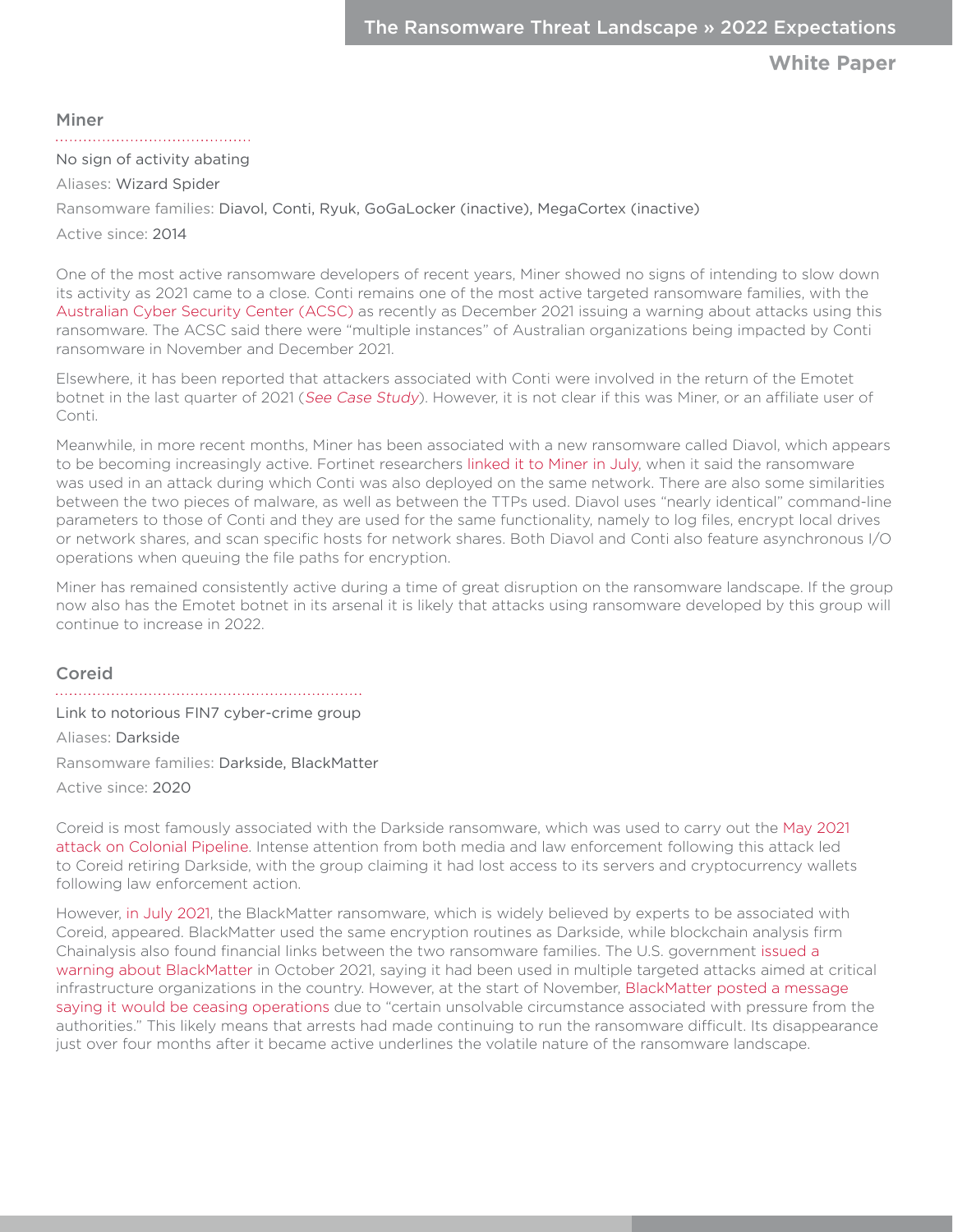<span id="page-14-0"></span>While initially tracked by Symantec researchers as a standalone group, in the second half of 2021, research by [CrowdStrike linked Coreid to the infamous FIN7 \(aka Carbon Spider\) cyber-crime group,](https://www.crowdstrike.com/blog/carbon-spider-embraces-big-game-hunting-part-1/) stating that they were one and the same and that FIN7 was behind both the Darkside and BlackMatter ransomware strains. FIN7 is a prolific cyber-crime group that has been active since at least 2016. Initially known for installing malware on pointof-sale systems in the retail and hospitality industries, according to CrowdStrike the group shifted its focus in 2020 and started carrying out some ransomware attacks using the REvil ransomware. CrowdStrike says that FIN7 was responsible for developing both the Darkside and BlackMatter ransomware strains, and for running the affiliate programs for both ransomware.

The fact that a well-known and prolific cyber-crime gang like FIN7 made the decision to focus its attention on ransomware shows the influence of ransomware on the cyber-crime landscape at the moment – it is the primary vehicle which sophisticated cyber criminals are using to make money. Now that the group has been forced to retire both Darkside and BlackMatter it will be interesting to see if they appear with a new ransomware strain, or if law enforcement pressure has had an irreversible effect on the group's activity.

## Hispid

Group debuts two new ransomware strains

Aliases: EvilCorp, Indrik Spider, TA505

Ransomware families: Grief, Macaw, DoppelPaymer, Hades, WastedLocker, Phoenix Locker, BitPaymer (retired) Active since: 2011

Hispid is a well-established cyber-crime group that has been active for around 10 years. The group was initially associated with financial fraud, being responsible for the Dridex banking Trojan, before it turned its attention to ransomware in 2017. Sanctions were imposed on Hispid by the U.S. Treasury Department's Office of Foreign Assets Control (OFAC) in 2019, which prohibited victims from making payments to the threat group. The group is known to frequently rebrand its ransomware, likely in an effort to circumvent these sanctions and receive payment from U.S.-based companies.

In the second half of 2021, Hispid was seen operating two new ransomware strains. The Grief ransomware appeared in June, and in October [it claimed responsibility for a ransomware attack that hit the U.S. National Rifle Association](https://www.forbes.com/sites/teakvetenadze/2021/10/27/russian-cyber-gang-grief-claims-ransomware-attack-on-nra/)  [\(NRA\)](https://www.forbes.com/sites/teakvetenadze/2021/10/27/russian-cyber-gang-grief-claims-ransomware-attack-on-nra/). Also, in September 2021, Grief posted a statement on its data leaks website threatening to delete its victim's decryption keys if victims hired a negotiation firm.

Meanwhile, in October 2021, another new ransomware, Macaw, was launched by Hispid. An [attack using Macaw](https://www.bloomberg.com/news/articles/2021-10-20/sinclair-broadcast-hack-linked-to-notorious-russian-cybergang)  [led to significant disruption](https://www.bloomberg.com/news/articles/2021-10-20/sinclair-broadcast-hack-linked-to-notorious-russian-cybergang) at U.S. broadcasters Olympus and Sinclair Broadcast Group, leading to TV broadcasts being cancelled and newscasters reporting stories using paper and whiteboards. The attackers reportedly demanded ransoms of \$28 million and \$40 million off the victims.

It is likely we will see further new Hispid rebrands in 2022, as the group continues to try and evade the sanctions against it.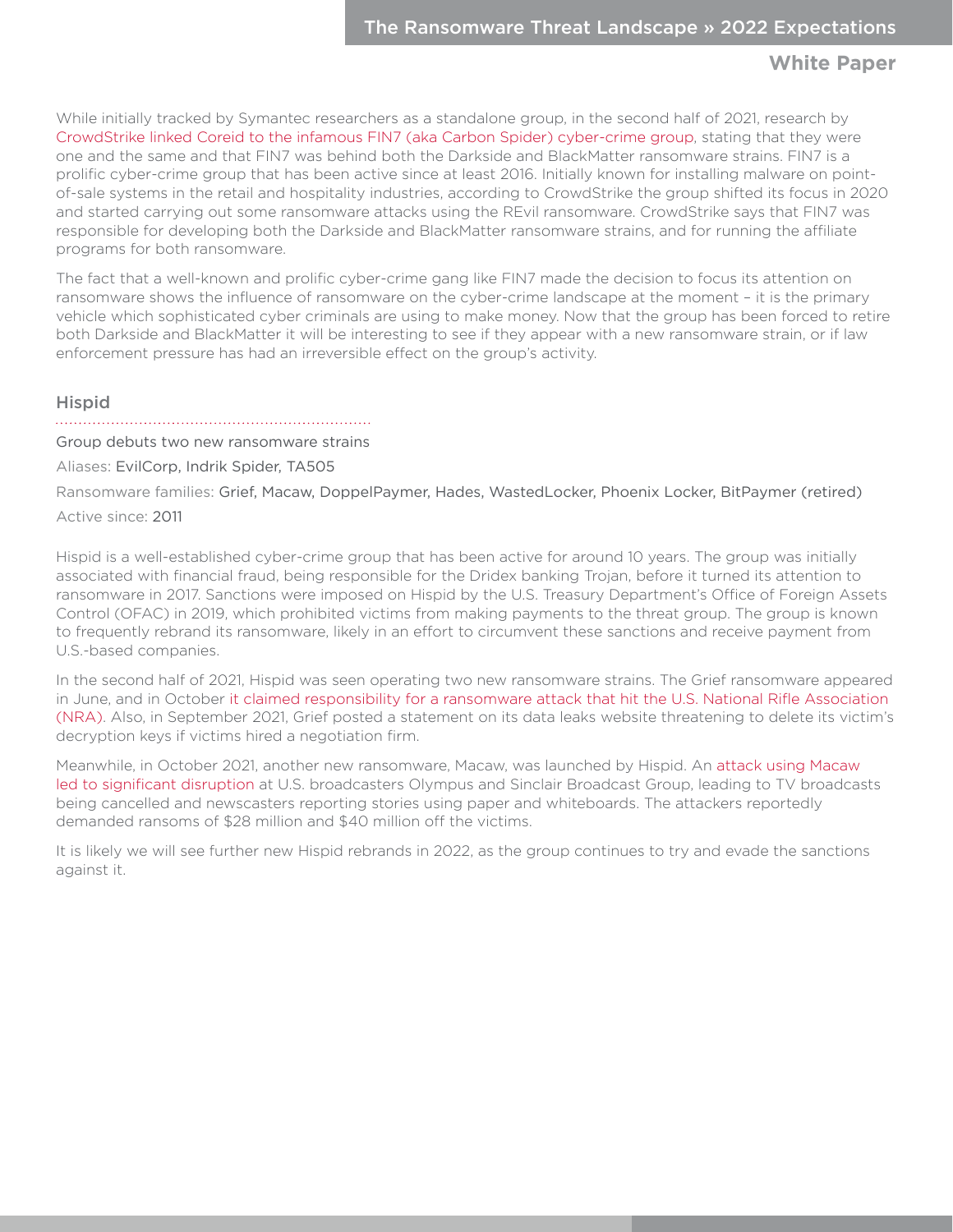# <span id="page-15-0"></span>Case Study

# Exmatter: Data Exfiltration Tool Used in BlackMatter, Conti Attacks

Exmatter is a custom data-exfiltration tool that was [discovered by the Symantec Threat Hunter team](https://symantec-enterprise-blogs.security.com/blogs/threat-intelligence/blackmatter-data-exfiltration)  [in October 2021](https://symantec-enterprise-blogs.security.com/blogs/threat-intelligence/blackmatter-data-exfiltration). It is designed to steal specific file types from a number of selected directories and upload them to an attacker-controlled server prior to deployment of the ransomware itself on the victim's network. This is the third time a custom data-exfiltration tool appears to have been developed by ransomware operators, following the earlier discovery of the Ryuk Stealer tool and StealBit, which is linked to the LockBit ransomware operation.

While Exmatter was initially spotted being used in a BlackMatter ransomware attack, it was also subsequently used in an attack where Conti was deployed in December 2021. This indicates that Exmatter is likely to be the product of a ransomware affiliate rather than Coreid or Miner (the ransomware developers behind BlackMatter and Conti, respectively).

Once executed, the tool attempts to exfiltrate files from a local machine according to some hardcoded rules. It will search a number of specified directories for the following file types: .doc, .docx, .xls, .xlsx, .pdf, .msg, .png, .ppt, .pptx, .sda, .sdm, .sdw, or .csv. It attempts to prioritize any files for exfiltration by using LastWriteTime. Multiple variants of Exmatter have been observed, indicating that the actor behind it is continually refining the tool in order to expedite exfiltration of a sufficient volume of highvalue data as quickly as possible.

Once it has finished exfiltrating data from victim machines, Exmatter runs a command to remove any trace of itself.

# Vectors

It can often be hard to establish the initial infection vector used in ransomware attacks. However, some of the known vectors commonly used by targeted ransomware actors include:

- Email phishing and spam campaigns
- Vulnerability exploitation
- Botnets

The initial access vectors used by ransomware attackers are relevant because if a ransomware actor discovers a vector that gives them extensive access to victim networks it could allow them to execute highly disruptive and costly attacks. It can also allow them to become a dominant figure on the ransomware landscape if they discover a way to infiltrate victim networks that other ransomware actors do not have access to, such as knowledge of a zeroday vulnerability or access to a particularly powerful botnet.

## Email Used to Deliver SquirrelWaffle Loader

SquirrelWaffle is a malware loader that first appeared in September 2021, and which was described by some researchers as a potential successor to Emotet - before the latter's reappearance ([see Case Study](#page-17-2)). Email is a known tool for delivering ransomware threats, and SquirrelWaffle is primarily spread via spam campaigns and used to deliver Qakbot and Cobalt Strike, which are commonly seen pre-ransomware tools.

The spam emails delivering SquirrelWaffle generally contain hyperlinks to malicious Zip archives that include a malicious .doc or .xls attachment. In a campaign [analyzed by Cisco Talos,](https://blog.talosintelligence.com/2021/10/squirrelwaffle-emerges.html) the actors used the DocuSign signing platform to trick the recipients into enabling macros on malicious documents.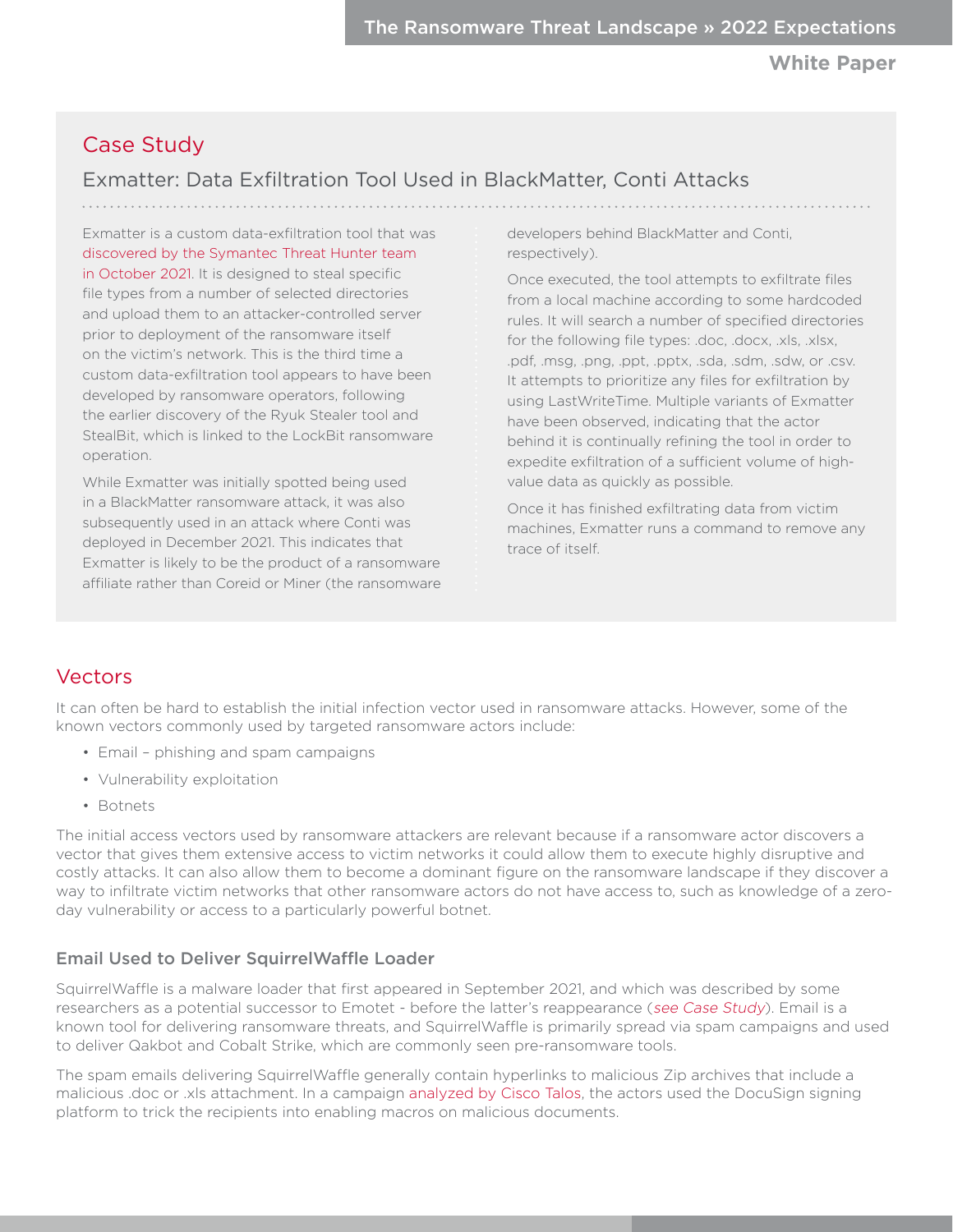<span id="page-16-0"></span>If the victim enables macros on the document, SquirrelWaffle is fetched, which leads to the eventual download of Qakbot and Cobalt Strike onto victim machines. All communications between SquirrelWaffle and its C&C servers are encrypted, while the malware also contains an IP address block list that is populated with notable security research firms as a way to evade detection and analysis. It was noted by Cisco Talos researchers when it appeared on the scene that SquirrelWaffle's "distribution campaigns, infrastructure, and [C&C] implementations feature several interesting techniques that are similar to those seen from other more established threats."

Qakbot and Cobalt Strike are classic pre-ransomware tools. Symantec researchers spotted a campaign in October 2021 that deployed many of the same tactics as those seen in SquirrelWaffle activity. The same paths and file names were used in this campaign as were used in a SquirrelWaffle campaign [Netskope blogged about](https://www.netskope.com/blog/squirrelwaffle-new-malware-loader-delivering-cobalt-strike-and-qakbot), but we did not see the SquirrelWaffle loader being deployed. In this campaign Qakbot was used to deliver Cobalt Strike, and while ransomware was not observed being delivered, that is believed to have been the likely end goal of the campaign.

Victims received an email with a Zip file attached. This Zip file contained a malicious Excel file. If victims opened the malicious Excel document, Qakbot was launched on their machines. Once Qakbot was executed, the attackers carried out some reconnaissance activity, including discovering shared resources on the device, as well as the name of the server and local groups on the device. Meanwhile, AdFind and various other suspicious files were also executed. A Cobalt Strike beacon loader was then also executed from a scheduled task. The attackers then attempted to execute another unknown file, which is likely to have been ransomware.

## Vulnerabilities in Public-Facing Applications Leveraged by Ransomware Actors

Leveraging vulnerabilities in public-facing applications has become an increasingly popular attack vector for cyber criminals and advanced persistent threat (APT) groups over the last couple of years, and ransomware actors have been no exception.

The ProxyLogon vulnerabilities in Microsoft Exchange Server, which came to light in March 2021, were known to be leveraged by ransomware actors, among others. The AvosLocker (aka Sirex) ransomware, which is an RaaS offering that was first seen in July 2021, was spotted in late November and December 2021 leveraging vulnerabilities in Microsoft Exchange Server to gain initial access to victim networks. It would then drop web shells in non-standard folders on the server, likely to allow for remote code execution.

The actors also abused the legitimate SoftEther VPN, renaming a copy of it to "systemresetosupdate.exe" to hide its functionality. Mimikatz and SecretsDump were also dropped in these attacks for credential theft. Certutil was used to download additional payloads, while AnyDesk was installed for lateral movement.

Elsewhere, bugs in virtual private networks (VPNs) were also a popular target. A known bug (CVE-2018-13379) in Fortinet's VPN product is known to have been exploited by targeted ransomware actors. The Australian Cyber Security Centre (ACSC) [published an advisory](https://www.cyber.gov.au/acsc/view-all-content/alerts/lockbit-20-ransomware-incidents-australia) in mid-2021 warning that LockBit 2.0 ransomware attackers were using CVE-2018-13379 to gain initial access to victim networks. Elsewhere, Canthroid (aka Thieflock) is known to compromise victims by exploiting a vulnerability in SonicWall VPN (CVE-2021-20016). The vulnerability was patched in February 2021, but Canthroid has continued to attack organizations using unpatched versions of the software. Successful exploitation of this vulnerability allows an attacker to create their own credentials and join the target's network.

More recently, the vulnerabilities in Apache Log4j, which were discovered in December 2021, were reportedly being exploited by ransomware families, among others. The Dridex botnet, which is known to deliver ransomware, [was reported](https://twitter.com/vxunderground/status/1473091815163273221) as exploiting the vulnerabilities. Meanwhile, it was also reported that [a ransomware family called](https://businessinsights.bitdefender.com/technical-advisory-zero-day-critical-vulnerability-in-log4j2-exploited-in-the-wild)  [Khonsari](https://businessinsights.bitdefender.com/technical-advisory-zero-day-critical-vulnerability-in-log4j2-exploited-in-the-wild) was attempting to leverage the vulnerabilities to access victim networks.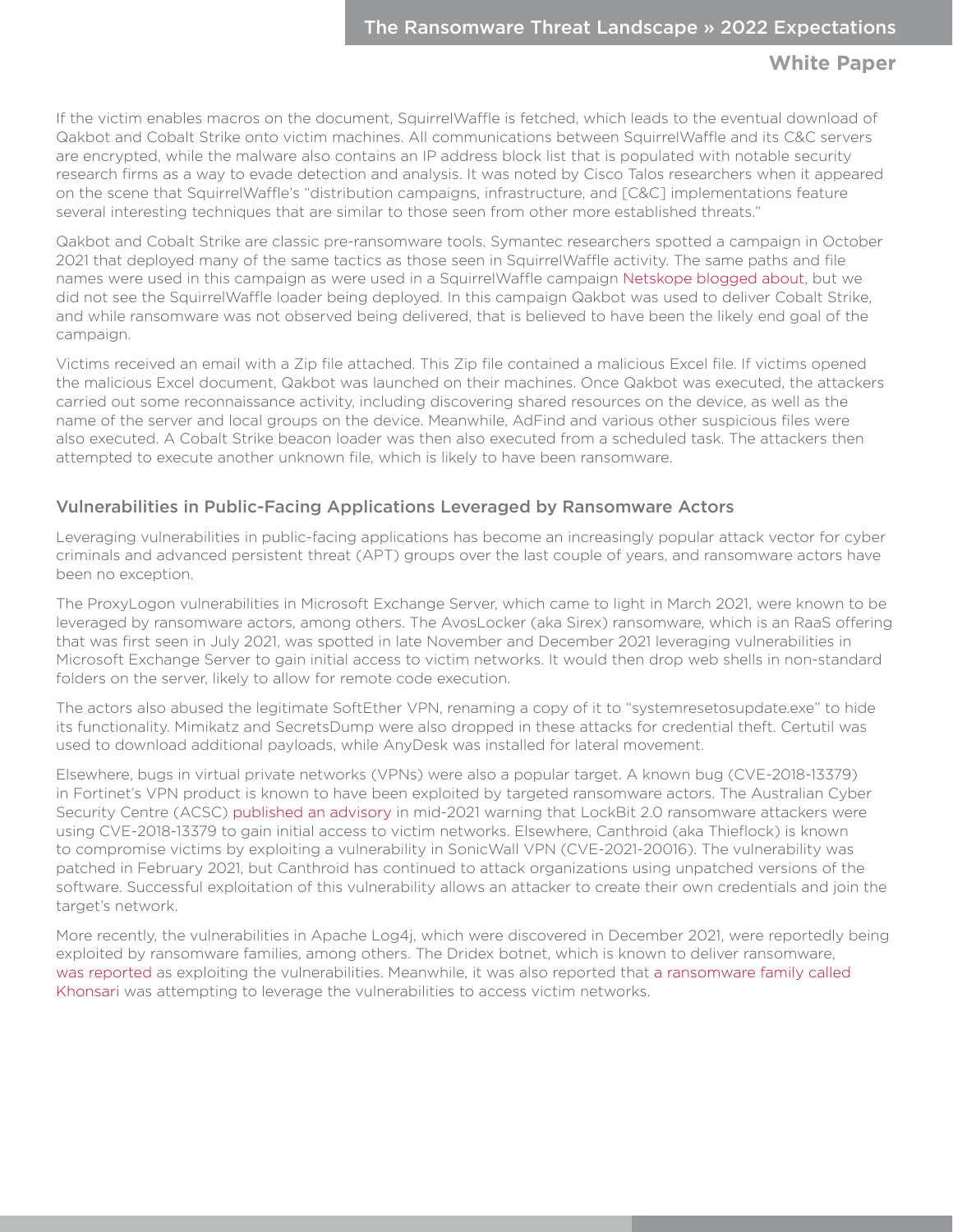**White Paper**

# <span id="page-17-1"></span><span id="page-17-0"></span>Case Study

# Botnets: The Return of Emotet and the Importance of Access Brokers

The biggest development in the area of ransomware infection vectors over the last few months has been [the apparent return of the Emotet botnet](https://www.bleepingcomputer.com/news/security/emotet-malware-is-back-and-rebuilding-its-botnet-via-trickbot/).

Emotet was one of the most notorious botnets on the cyber-crime landscape before it was taken down by law enforcement early in 2021. Emotet was known to act as a distributor and loader for a wide variety of threats, but prior to its disappearance it had been most strongly linked to collaborations with Trickbot and the Ryuk ransomware. It was considered a major victory for law enforcement when Emotet was successfully taken offline and computers that had been infected by it cleaned up, but in mid-November 2021 Emotet reappeared.

<span id="page-17-2"></span>While in its prior incarnation Emotet was often seen delivering Trickbot, when it returned Trickbot appeared to be used to drop Emotet on victim machines in an effort to rebuild the botnet. Subsequently, [a report from Advanced Intel](https://www.advintel.io/post/corporate-loader-emotet-history-of-x-project-return-for-ransomware) claimed actors associated with Conti were involved with the return of Emotet, having reportedly managed to convince former Emotet operators to begin

working again, setting up backend infrastructure and reviving their malware builder. The return was apparently driven by a demand for initial access type malware, with Conti reportedly believing that by bringing Emotet into their orbit they can corner the ransomware market as it will give them an edge over rival ransomware operators. Emotet has also been seen dropping Cobalt Strike since its reappearance, which is a common pre-ransomware tool.

Botnets are known to be one of the preferred distribution methods of ransomware actors. and Emotet was far from the only botnet used to distribute ransomware payloads. Other wellknown botnets used for this purpose include the aforementioned Trickbot (associated with Miner), Dridex (associated with Hispid), and IcedID (seen used with Conti). However, Emotet was a particularly powerful botnet at its height and if it gets back to a similar level of penetration as it had prior to its takedown, its impact on the ransomware and cybercrime landscape in general is likely to be significant.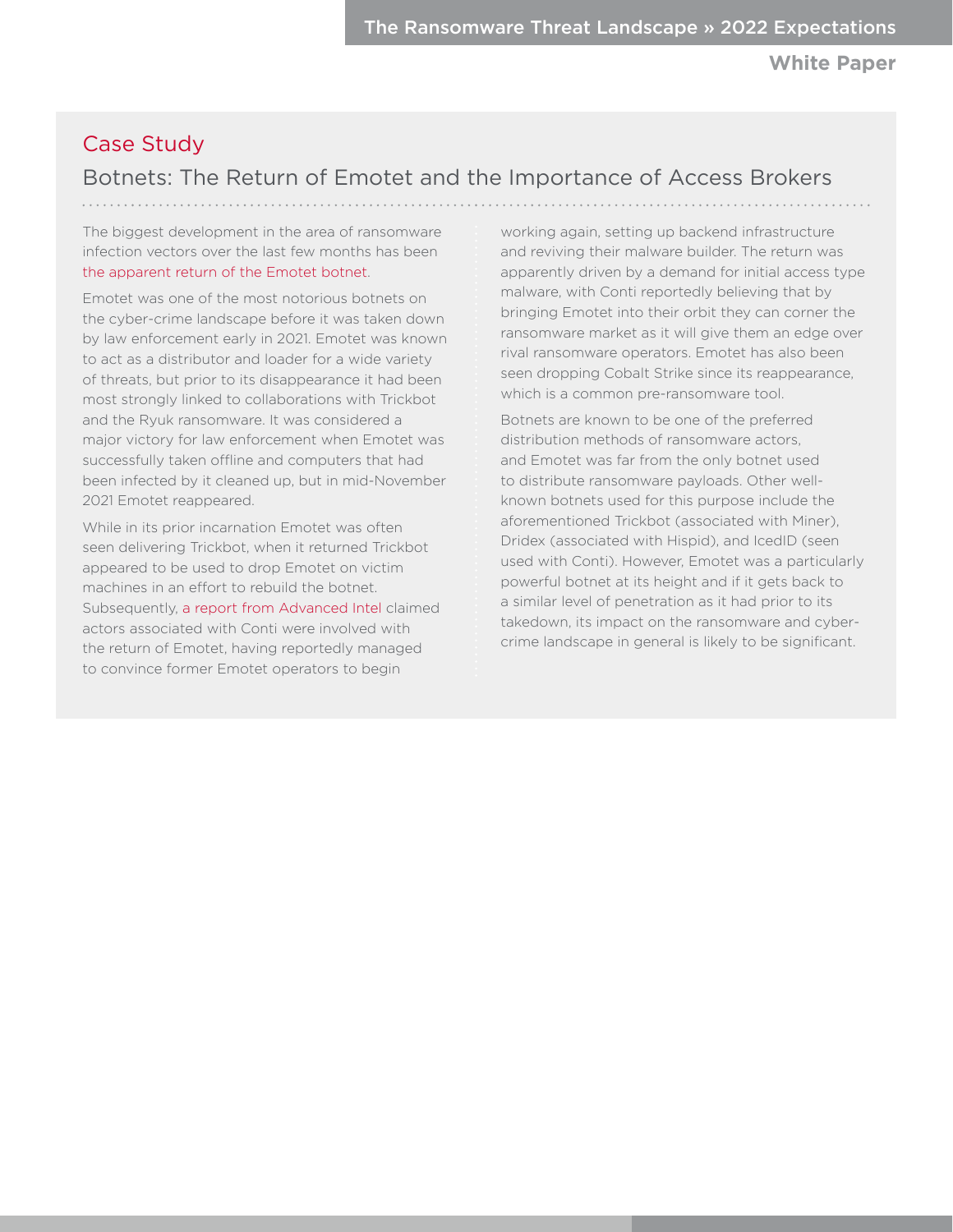## Conclusion

Indications are that ransomware will remain the dominant threat on the cyber-crime landscape in 2022. The main names on the ransomware landscape are likely to continue to change and evolve as takedowns and sanctions have an impact on ransomware developers and their affiliates. However, as Hispid (aka Evil Corp) shows, sanctions alone are not necessarily enough to stop these ransomware gangs, rather actions like that can just force them to rebrand frequently. However, it became clear in 2021, particularly since the Colonial Pipeline attack, that authorities are increasingly willing to take action to disrupt and take down ransomware and other cyber-crime gangs.

A [significant occurrence in the first weeks of 2022](https://www.zdnet.com/article/russian-authorities-take-down-revil-ransomware-gang/) was the arrest by Russian authorities in Russia of 14 members of the REvil ransomware gang, with Russian law enforcement saying they took this action after receiving information about alleged REvil members from U.S. authorities. This was a highly unusual move from police in Russia, which have generally largely turned a blind eye to the activities of the large number of ransomware gangs that are believed to operate in the country, provided Russian organizations or individuals are not targeted. This is why we so often see machines located in Russia and other CIS countries excluded from the lists of countries that ransomware will attempt to infect. However, if this recent operation indicates a greater willingness on the part of authorities in Russia to take action against ransomware gangs in the country it could have a significant impact on the ransomware landscape.

Despite the disruptions to the ransomware landscape caused by takedowns and arrests, ransomware operators continue to innovate. This was seen with the development of Noberus, the first professional ransomware strain coded in Rust that has been used in real-world attacks, and the development of new tools for use in ransomware attacks, such as the SquirrelWaffle loader and the Exmatter exfiltration tool. The return of the Emotet botnet, if it reaches anything like the influence it had prior to its shutdown, is also likely to have a significant impact on the ransomware landscape in 2022.

While it can be hard to predict what will happen on the cyber-crime landscape in any given year due to the fastchanging nature of cyber criminals' activity, it seems clear that targeted ransomware attacks will be a key threat that large enterprise organizations will continue to face this year, and likely beyond. This is why it is important for all organizations to have an effective cyber-security strategy in place in order to protect themselves and mitigate the dangers of targeted ransomware attacks.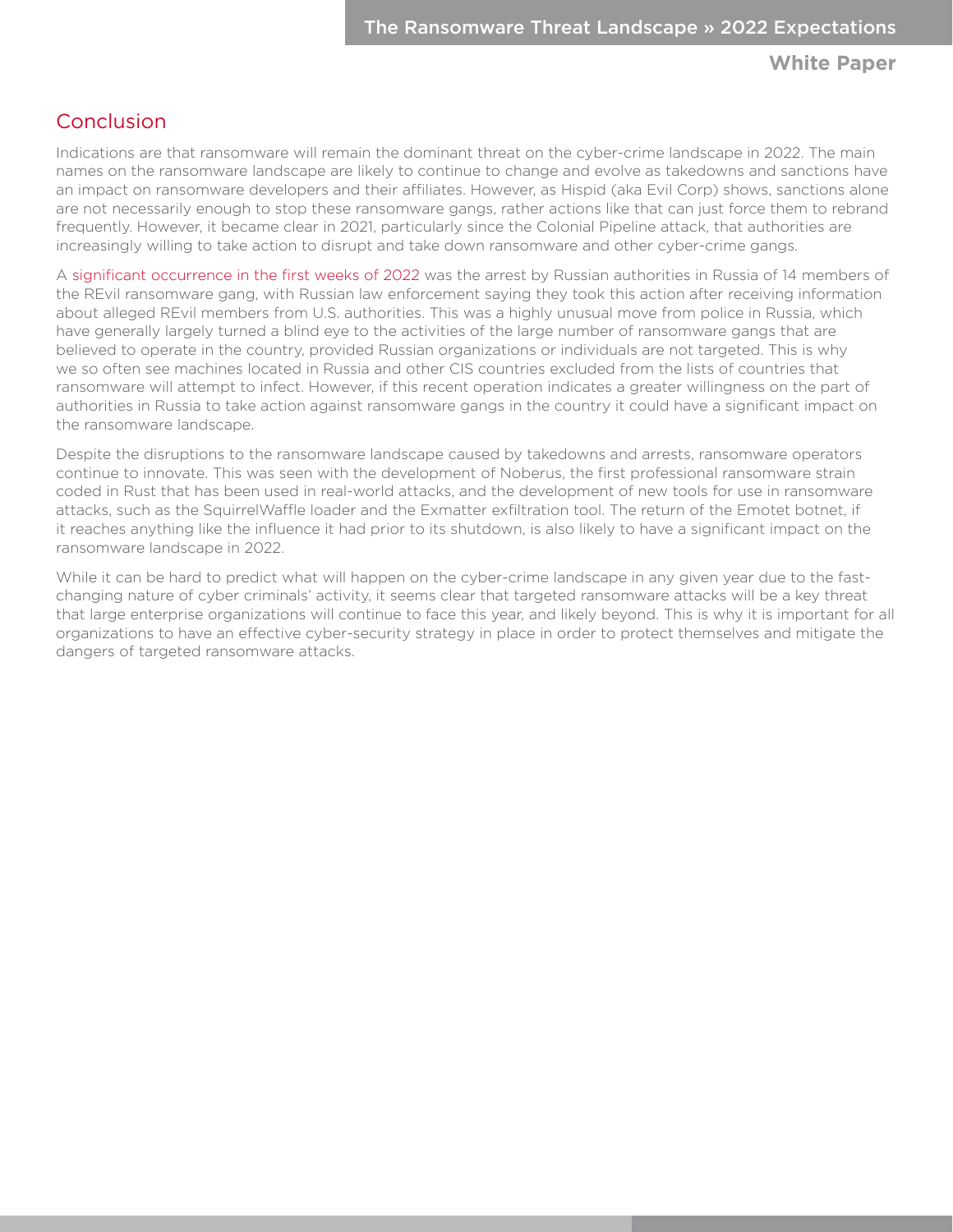# <span id="page-19-0"></span>**Mitigation**

Symantec recommends customers observe the following best practices to protect against targeted attacks.

## Local environment:

- Monitor the use of dual-use tools inside your network.
- Ensure you have the latest version of PowerShell and you have logging enabled.
- Restrict access to RDP Services. Only allow RDP from specific known IP addresses and ensure you are using multi-factor authentication (MFA).
- Implement proper audit and control of administrative account usage. You could also implement one-time credentials for administrative work to help prevent theft and misuse of admin credentials.
- Create profiles of usage for admin tools. Many of these tools are used by attackers to move laterally undetected through a network.
- Use application whitelisting where applicable.
- Locking down PowerShell can increase security, for example with the constrained language mode.
- Make credential dumping more difficult, for example by enabling credential guard in Windows 10 or disabling SeDebugPrivilege.
- MFA can help limit the usefulness of compromised credentials.
- Create a plan to consider notification of outside parties. In order to ensure correct notification of required organizations, such as the FBI or other law enforcement authorities/agencies, be sure to have a plan in place to verify.
- Create a "jump bag" with hard copies and archived soft copies of all critical administrative information. In order to protect against the compromise of the availability of this critical information, store it in a jump bag with hardware and software needed to troubleshoot problems. Storing this information on the network is not helpful when network files are encrypted.

### Email:

- Enable MFA to prevent the compromise of credentials during phishing attacks.
- Harden security architecture around email systems to minimize the amount of spam that reaches end-user inboxes and ensure you are following best practices for your email system, including the use of SPF and other defensive measures against phishing attacks.

### Backup:

- Implement offsite storage of backup copies. Arrange for offsite storage of at least four weeks of weekly full and daily incremental backups.
- Implement offline backups that are onsite. Make sure you have backups that are not connected to the network to prevent them from being encrypted by ransomware.
- Verify and test your server-level backup solution. This should already be part of your Disaster Recovery process.
- Secure the file-level permissions for backups and backup databases. Don't let your backups get encrypted.
- Test restore capability. Ensure restore capabilities support the needs of the business.